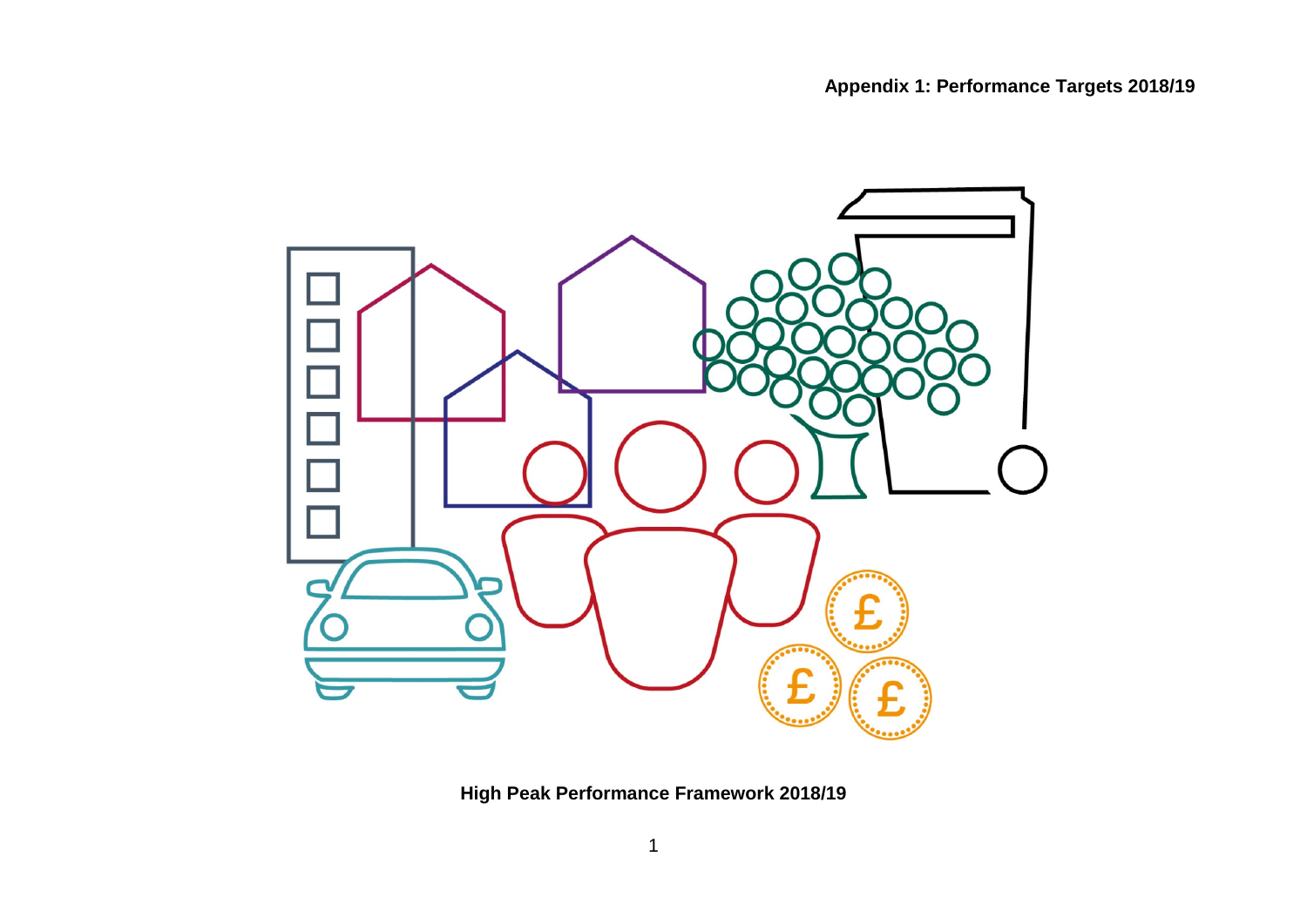

#### **Aim 1: Help create a safer and healthier environment for our residents to live and work**

| <b>Measure</b>                                                           | Reported                                                                               | 2016-17       | <b>2017-18 Result</b> | 2017-18       | 2018-19        | 2019-20       | 2020-21       |  |  |  |
|--------------------------------------------------------------------------|----------------------------------------------------------------------------------------|---------------|-----------------------|---------------|----------------|---------------|---------------|--|--|--|
|                                                                          |                                                                                        | <b>Result</b> |                       | <b>Target</b> | <b>Target</b>  | <b>Target</b> | <b>Target</b> |  |  |  |
| Objective: Fit for purpose housing stock that meets the needs of tenants |                                                                                        |               |                       |               |                |               |               |  |  |  |
| Housing Benefits Processing: Time taken to                               | Monthly                                                                                | a) 19         | a) 19.01 days b)      | a) $18$ days  | a) 18 days     | a) 18 days    | a) 18 days    |  |  |  |
| process a) new claims b) change of                                       |                                                                                        | days $b) 6$   | $6.57$ days           | $b)$ 7 days   | $b)$ 7 days    | $b)$ 7 days   | b) 7 days     |  |  |  |
| circumstances                                                            |                                                                                        | days          |                       |               |                |               |               |  |  |  |
|                                                                          | Monthly                                                                                | 12            | 16                    | 10            | 15             | <b>TBD</b>    | <b>TBD</b>    |  |  |  |
| Number of households in temporary                                        |                                                                                        |               |                       |               |                |               |               |  |  |  |
| accommodation                                                            | Target amended from 10 to 15 in view of the Homeless Reduction Act. The target will be |               |                       |               |                |               |               |  |  |  |
|                                                                          | reviewed going forward once the impact of the act becomes evident.                     |               |                       |               |                |               |               |  |  |  |
| Homelessness prevention: number and % of                                 | Monthly                                                                                | 39.79%        | 59.42% (290/488)      | 35%           | N/A            | N/A           | N/A           |  |  |  |
| cases assisted                                                           |                                                                                        | (154/387)     |                       |               |                |               |               |  |  |  |
| NEW: Homelessness: % of cases prevented                                  | Monthly                                                                                | N/A           | N/A                   | N/A           | 65%            | <b>TBD</b>    | <b>TBD</b>    |  |  |  |
| (from total presentations:                                               |                                                                                        |               |                       |               |                |               |               |  |  |  |
| assisted/prevented/other)                                                |                                                                                        |               |                       |               |                |               |               |  |  |  |
| Number of gas safety checks overdue                                      | Monthly                                                                                | $\Omega$      | $\Omega$              | $\Omega$      | $\overline{0}$ | $\Omega$      | $\Omega$      |  |  |  |
|                                                                          |                                                                                        |               |                       |               |                |               |               |  |  |  |
| Stock condition (% & Number of homes                                     | Annual                                                                                 | N/A           | N/A                   | 100%          | N/A            | N/A           | N/A           |  |  |  |
| meeting Decent Homes Standard)                                           |                                                                                        |               |                       |               |                |               |               |  |  |  |
|                                                                          |                                                                                        |               |                       |               |                |               |               |  |  |  |
| a) Number and b) % of Right to Buy                                       | Quarterly                                                                              | a)50          | a) $47$               | 100%          | 100%           | 100%          | 100%          |  |  |  |
| transactions completed within statutory                                  |                                                                                        | b)96%         | b) 98%                |               |                |               |               |  |  |  |
| timescales                                                               |                                                                                        |               |                       |               |                |               |               |  |  |  |
| % of active housing register applicants in                               | Annual                                                                                 | N/A           | 13.7%                 | N/A           | Establish      | Establish     | Establish     |  |  |  |
| priority need (classes A and B) who have                                 |                                                                                        |               |                       |               | new            | new           | new           |  |  |  |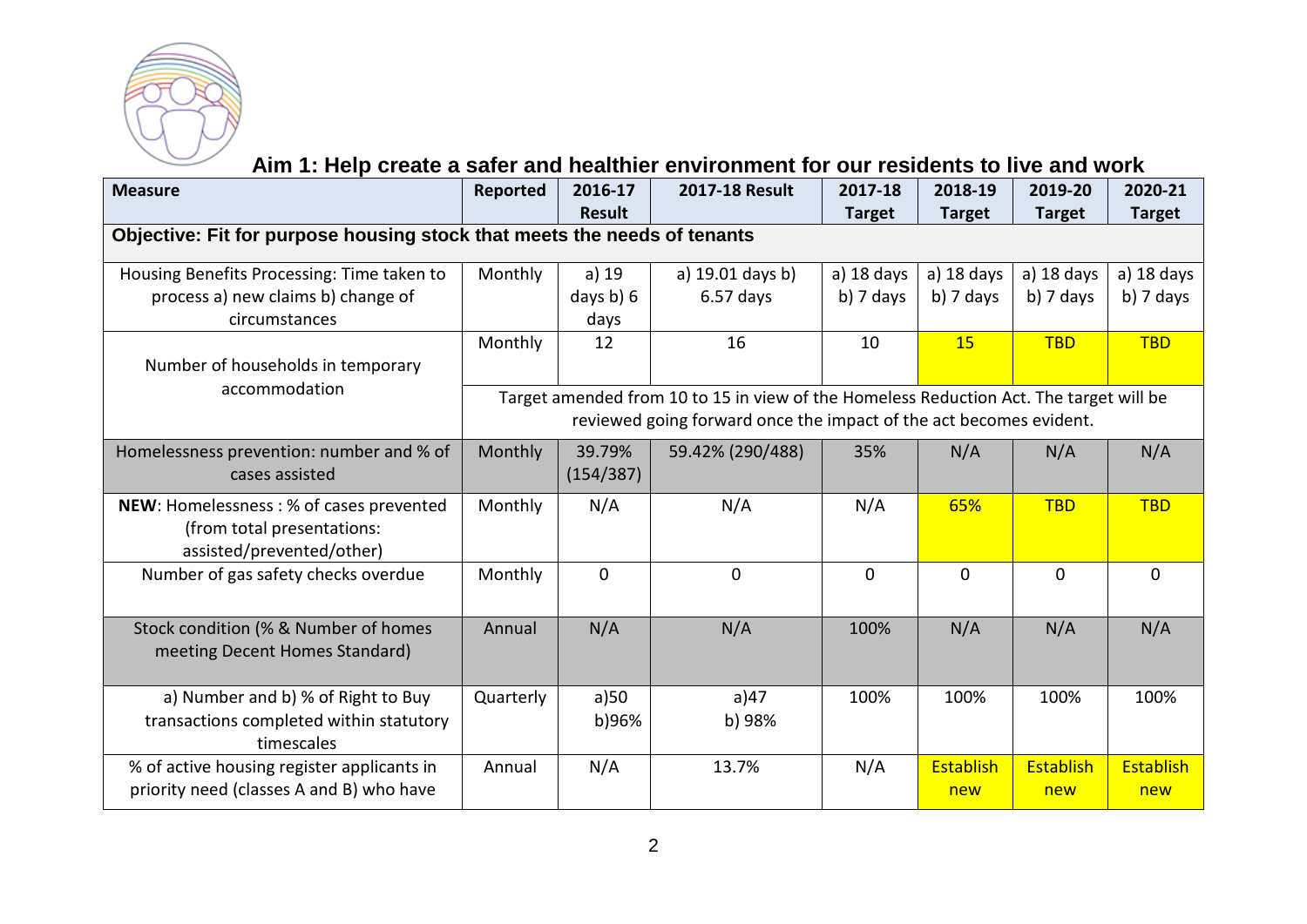| <b>Measure</b>                                                          | Reported  | 2016-17        | 2017-18 Result                                                                           | 2017-18       | 2018-19         | 2019-20         | 2020-21         |
|-------------------------------------------------------------------------|-----------|----------------|------------------------------------------------------------------------------------------|---------------|-----------------|-----------------|-----------------|
|                                                                         |           | <b>Result</b>  |                                                                                          | <b>Target</b> | <b>Target</b>   | <b>Target</b>   | <b>Target</b>   |
| been registered in excess of 6 months                                   |           |                |                                                                                          |               | <b>Baseline</b> | <b>Baseline</b> | <b>Baseline</b> |
|                                                                         |           |                |                                                                                          |               |                 |                 |                 |
|                                                                         |           |                | A new baseline will be established once the impact of the Homeless Reduction Act becomes |               |                 |                 |                 |
|                                                                         |           |                |                                                                                          | evident.      |                 |                 |                 |
| % of completed applications for disabled                                | Quarterly | 100%           | 100%                                                                                     | 100%          | N/A             | N/A             | N/A             |
| adaptations a) approved within 6 months of                              |           |                |                                                                                          |               |                 |                 |                 |
| receipt and b) average time taken to                                    |           |                |                                                                                          |               |                 |                 |                 |
| approve applications for both council and                               |           |                |                                                                                          |               |                 |                 |                 |
| non council stock                                                       |           |                |                                                                                          |               |                 |                 |                 |
| Satisfaction with disabled adaptations                                  | Quarterly | 100%           | 100%                                                                                     | 100%          | N/A             | N/A             | N/A             |
|                                                                         |           |                |                                                                                          |               |                 |                 |                 |
| Housing Benefits Processing: % of cases                                 | Annual    | 99.81%         | 99.78%                                                                                   | 99%           | 99.5%           | 99.5%           | 99.5%           |
| determined correctly (as measured by the LA                             |           |                |                                                                                          |               |                 |                 |                 |
| error rate)                                                             |           |                |                                                                                          |               |                 |                 |                 |
| <b>Objective: Provision of high quality leisure facilities</b>          |           |                |                                                                                          |               |                 |                 |                 |
| Level of external funding awarded to support                            | Quarterly | <b>NEW 17-</b> | £0                                                                                       | 33%           | 33%             | 33%             | 33%             |
| the physical activity and sport strategy and                            |           | 18             |                                                                                          | success       | success         | <b>success</b>  | <b>success</b>  |
| number of bids made                                                     |           |                |                                                                                          | rate.         | rate, Min       | rate, Min       | rate, Min       |
|                                                                         |           |                |                                                                                          | Minimum       | £50k            | £60k            | £60k            |
|                                                                         |           |                |                                                                                          | £50k          |                 |                 |                 |
| NEW: Number of voluntary                                                | Annual    | <b>NEW</b>     | N/A                                                                                      | N/A           | $\overline{4}$  | 5 <sup>1</sup>  | $\overline{5}$  |
| clubs/organisations supported with funding                              |           |                |                                                                                          |               |                 |                 |                 |
| applications                                                            |           |                |                                                                                          |               |                 |                 |                 |
| NEW: Number of new sports participation                                 | Annual    | N/A            | $\mathbf{0}$                                                                             | <b>New</b>    | $\overline{5}$  | <b>TBD</b>      | <b>TBD</b>      |
| programmes created in priority areas                                    |           |                |                                                                                          |               |                 |                 |                 |
|                                                                         |           |                |                                                                                          |               |                 |                 |                 |
| NEW: Number of new volunteering programmes<br>created in priority areas | Annual    | N/A            | $\mathbf 0$                                                                              | <b>New</b>    | $\overline{3}$  | <b>TBD</b>      | <b>TBD</b>      |
|                                                                         |           |                |                                                                                          |               |                 |                 |                 |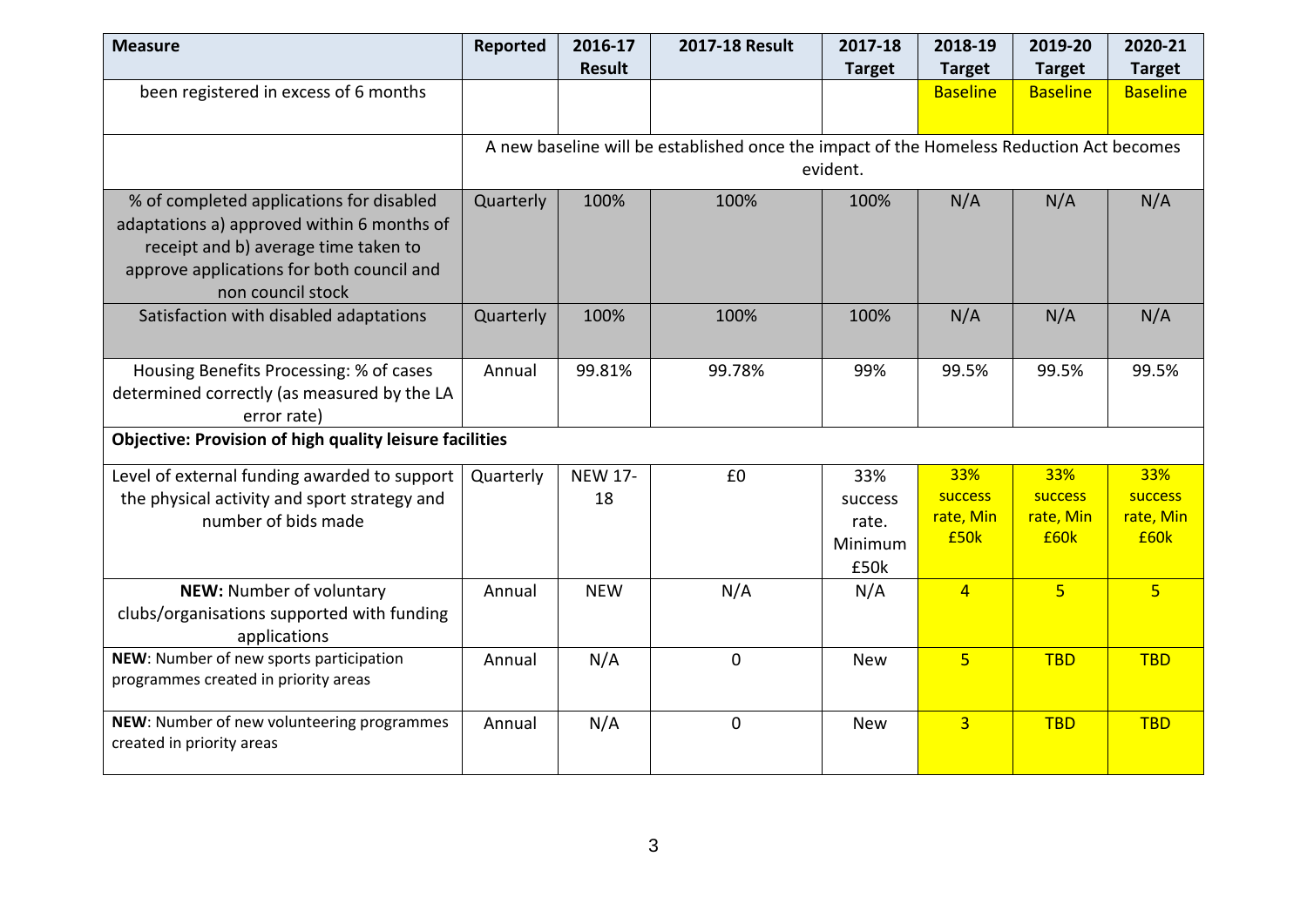| <b>Measure</b>                                                                      | Reported | 2016-17       | 2017-18 Result | 2017-18       | 2018-19       | 2019-20       | 2020-21       |
|-------------------------------------------------------------------------------------|----------|---------------|----------------|---------------|---------------|---------------|---------------|
|                                                                                     |          | <b>Result</b> |                | <b>Target</b> | <b>Target</b> | <b>Target</b> | <b>Target</b> |
| <b>NEW:</b> Number of participants on the High<br>Peak Walking for Health Programme | Annual   | N/A           | 3380           | <b>New</b>    | 3500          | <b>TBD</b>    | <b>TBD</b>    |

**Aim 2: Meet financial challenges and provide value for money**

COL

| <b>Measure</b>                                                                                                                       | Reported                                                                                                    | 2016-17<br><b>Result</b>                                  | 2017-18<br>Result                                  | 2017-18<br><b>Target</b>                   | 2018-19<br><b>Target</b>                               | 2019-20<br><b>Target</b>                                        | 2020-21<br><b>Target</b>   |  |  |
|--------------------------------------------------------------------------------------------------------------------------------------|-------------------------------------------------------------------------------------------------------------|-----------------------------------------------------------|----------------------------------------------------|--------------------------------------------|--------------------------------------------------------|-----------------------------------------------------------------|----------------------------|--|--|
| Objective: Ensure our services are easily available to all our residents in the appropriate channels and provided 'right first time' |                                                                                                             |                                                           |                                                    |                                            |                                                        |                                                                 |                            |  |  |
| No. / % of interactions:<br>a) phone<br>b) face to face<br>c) web                                                                    | Monthly                                                                                                     | a)110,207<br>59 %<br>b)59,245<br>32%<br>$C)$ 16,625<br>9% | a) 64000<br>40% b)<br>39696 25%<br>c) 58203<br>36% | a) 45%<br>b) 25%<br>c) 30%                 | $a)$ 40%<br>b) $25%$<br>from 20%<br>c) 35%<br>from 40% | a) 35%<br>from 30%<br>$b)$ 20%<br>from 15%<br>c)45%<br>from 55% | a)30%<br>b)15%<br>$c)$ 55% |  |  |
|                                                                                                                                      | Impacts of Universal Credit in 2018 and Homeless Reduction Act may be felt on face to face<br>interactions. |                                                           |                                                    |                                            |                                                        |                                                                 |                            |  |  |
| % of contacts dealt with 'right first time'                                                                                          | Annual                                                                                                      | 87%                                                       | 22%<br>reduction<br>on $16/17$                     | Establish<br><b>New</b><br><b>Baseline</b> | <b>TBD</b>                                             | <b>TBD</b>                                                      | <b>TBD</b>                 |  |  |
| NEW: Avoidable contact (number taken from<br>customer portal)                                                                        | Annual                                                                                                      | N/A                                                       | N/A                                                | N/A                                        | <b>Establish</b><br><b>New</b><br><b>Baseline</b>      | <b>TBD</b>                                                      | <b>TBD</b>                 |  |  |
| Satisfaction with customer services                                                                                                  | Annual                                                                                                      | 94%                                                       | N/A                                                | Establish<br>New<br><b>Baseline</b>        | <b>Establish</b><br><b>New</b><br><b>Baseline</b>      | <b>TBD</b>                                                      | <b>TBD</b>                 |  |  |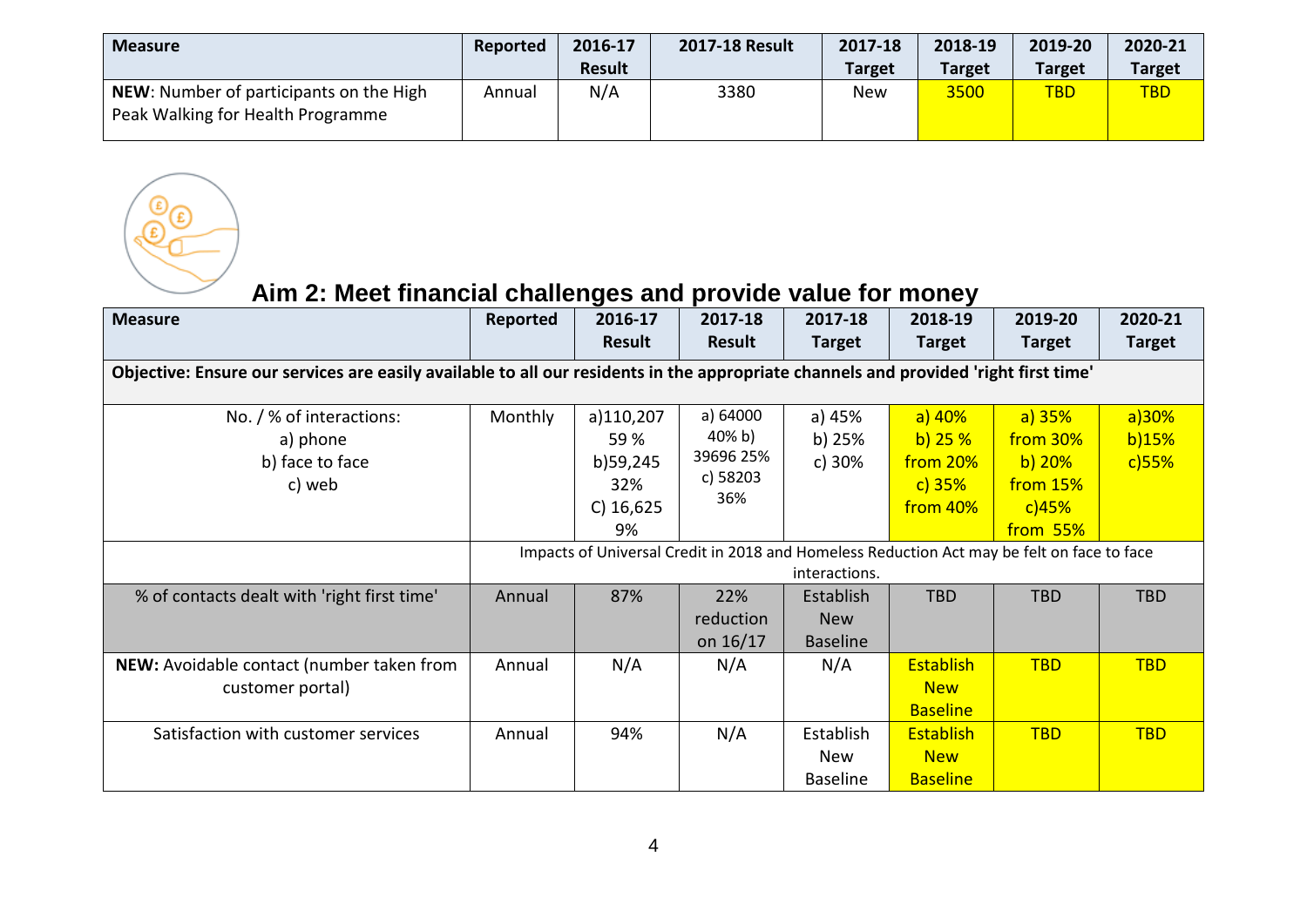| <b>Measure</b>                                                                                                 | Reported                                                                                            | 2016-17<br><b>Result</b> | 2017-18<br><b>Result</b> | 2017-18<br><b>Target</b>         | 2018-19<br><b>Target</b>         | 2019-20<br><b>Target</b>                                                                                                                                                                                     | 2020-21<br><b>Target</b>         |  |  |
|----------------------------------------------------------------------------------------------------------------|-----------------------------------------------------------------------------------------------------|--------------------------|--------------------------|----------------------------------|----------------------------------|--------------------------------------------------------------------------------------------------------------------------------------------------------------------------------------------------------------|----------------------------------|--|--|
| Complaint handling: % dealt with within 10<br>working days                                                     | Monthly                                                                                             | 97%                      | 97%                      | 95%                              | 97%                              | 97%                                                                                                                                                                                                          | 97%                              |  |  |
| Complaint handling: % of repeat issues<br>(compares previous month only)                                       | Monthly                                                                                             | 4%                       | 4%                       | 5%                               | 5%                               | 5%                                                                                                                                                                                                           | 5%                               |  |  |
| FOI requests: % responded to within statutory<br>time frame and numbers received                               | Quarterly                                                                                           | 98%                      | 99.25%                   | 95%                              | 95%                              | 95%                                                                                                                                                                                                          | 95%                              |  |  |
| Website Quality: Socitm Better Connected<br>assessment                                                         | Annual                                                                                              | 1 star                   | 3 stars                  | 4 stars                          | 4 stars                          | 4 stars                                                                                                                                                                                                      | 4 stars                          |  |  |
| <b>Objective: More effective use of Council assets</b>                                                         |                                                                                                     |                          |                          |                                  |                                  |                                                                                                                                                                                                              |                                  |  |  |
| Average time from request to repair (DLO)                                                                      | Monthly                                                                                             | 16.55 days               | 13.23 days               | 12 days                          | 12 days                          | 12 days                                                                                                                                                                                                      | 12 days                          |  |  |
| % of responsive repairs for which an<br>appointment was made and kept                                          | Monthly                                                                                             | 97.31%                   | 99.18%                   | 100%                             | 100%                             | 100%                                                                                                                                                                                                         | 100%                             |  |  |
| % of jobs (DLO) undertaken by appointment<br>for non-priority 1 work                                           | Monthly                                                                                             | 69%                      | 78.59%                   | 70%                              | 75% from<br>71%                  | 75% from<br>72%                                                                                                                                                                                              | 75%                              |  |  |
|                                                                                                                |                                                                                                     |                          |                          | of the original targets.         |                                  | This PI was introduced to mirror an existing PI that is reported Nationally through APSE. The PI has<br>exceeded its original target and the APSE National Average for 2016/17 was 74.37% hence the revision |                                  |  |  |
| % of rent lost due to vacant stock                                                                             | Monthly                                                                                             | 1.22%                    | 1.04%                    | 0.86%                            | 0.86%                            | 0.86%                                                                                                                                                                                                        | 0.86%                            |  |  |
| Average time taken to re-let Council homes                                                                     | Monthly                                                                                             | 37.9 days                | $28.9$ days              | 28 days                          | <b>25 from 28</b><br>days        | 25 from 28<br>days                                                                                                                                                                                           | 25 from 28<br>days               |  |  |
|                                                                                                                | Target reduced from 28 days to 25 days in view of the improvement in performance during<br>2017/18. |                          |                          |                                  |                                  |                                                                                                                                                                                                              |                                  |  |  |
| <b>Public Buildings Repairs and maintenance:</b><br>response times for a) urgent and b) non-<br>urgent repairs | Quarterly                                                                                           | a) 100%<br>b) 96%        | No Return                | Urgent<br>100% Non<br>urgent 95% | Urgent<br>100% Non<br>urgent 95% | Urgent<br>100% Non<br>urgent 95%                                                                                                                                                                             | Urgent<br>100% Non<br>urgent 95% |  |  |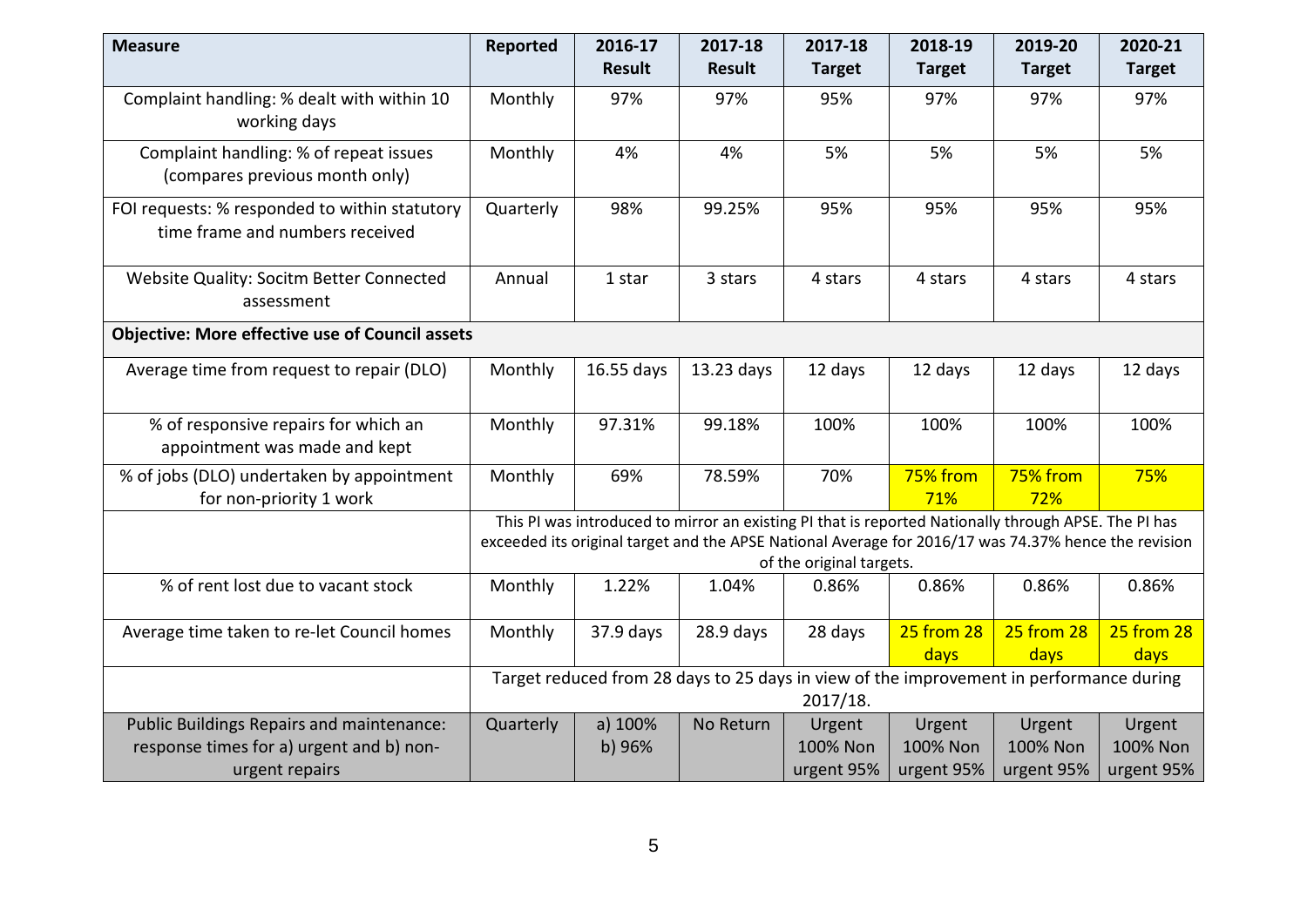| <b>Measure</b>                                                                               | <b>Reported</b> | 2016-17                                                                                     | 2017-18       | 2017-18                                                                                                  | 2018-19        | 2019-20       | 2020-21       |  |  |  |
|----------------------------------------------------------------------------------------------|-----------------|---------------------------------------------------------------------------------------------|---------------|----------------------------------------------------------------------------------------------------------|----------------|---------------|---------------|--|--|--|
|                                                                                              |                 | <b>Result</b>                                                                               | <b>Result</b> | <b>Target</b>                                                                                            | <b>Target</b>  | <b>Target</b> | <b>Target</b> |  |  |  |
| % and number of council owned business                                                       | Annual          | 86%                                                                                         | 83%           | 89.6%                                                                                                    | 89.6%          | 89.6%         | 89.6%         |  |  |  |
| units occupied                                                                               |                 | (25/29)                                                                                     | (24/29)       | (26/29)                                                                                                  |                |               |               |  |  |  |
|                                                                                              |                 |                                                                                             |               |                                                                                                          |                |               |               |  |  |  |
| IT- % network availability                                                                   | Monthly         | New 17-18                                                                                   | 100%          | 99%                                                                                                      | 99%            | 99%           | 99%           |  |  |  |
| IT- % system availability                                                                    | Monthly         | New 17-18                                                                                   | 100%          | 99%                                                                                                      | 99%            | 99%           | 99%           |  |  |  |
| Objective: A high performing and well motivated workforce                                    |                 |                                                                                             |               |                                                                                                          |                |               |               |  |  |  |
| Average days sickness absence per FTE (show                                                  | Monthly         | 9.2 days                                                                                    | 12.16 days    | 7 days                                                                                                   | 9 days         | 9 days        | 9 days        |  |  |  |
| split between short and long term)                                                           |                 |                                                                                             |               |                                                                                                          | from 7         | from 7        | from 7        |  |  |  |
|                                                                                              |                 |                                                                                             |               |                                                                                                          | days           | days          | days          |  |  |  |
|                                                                                              |                 | The target has been increased as the impact of the Housing staff and DLO was not taken into |               |                                                                                                          |                |               |               |  |  |  |
|                                                                                              |                 |                                                                                             |               | account in 2013, and since its return we have seen an upturn in the sickness figures. We will            |                |               |               |  |  |  |
|                                                                                              |                 |                                                                                             |               | also be considering the impact of the AES transfers. We are including a new combined Alliance            |                |               |               |  |  |  |
|                                                                                              |                 |                                                                                             |               | performance measure with a target of 9 days.                                                             |                |               |               |  |  |  |
| NEW: Average days sickness absence per FTE<br>across the Alliance                            | Monthly         | N/A                                                                                         | N/A           | N/A                                                                                                      | 9 days         | 9 days        | 9 days        |  |  |  |
| % of Appraisals completed across the<br>workforce (of those due- Joint Alliance<br>measure)) | Annual          | 55%                                                                                         | 84%           | 100%                                                                                                     | 100%           | 100%          | 100%          |  |  |  |
| Number of a) workplace accidents and b)                                                      | Annual          | a) 37 b) 3                                                                                  | a)28 b)7      | a) < 36                                                                                                  | a) $<$ 28 b) 0 | <b>TBD</b>    | <b>TBD</b>    |  |  |  |
| RIDDOR reportable / Lost Time (7days)<br>accidents                                           |                 | Joint                                                                                       | Joint         | b)0                                                                                                      |                |               |               |  |  |  |
|                                                                                              |                 |                                                                                             |               | Target reflects desire for annual improvement in accident figures and aspirational target for reportable |                |               |               |  |  |  |
|                                                                                              |                 |                                                                                             |               | accidents. Our future rationale for the reduction of accidents will be determined at the end of the next |                |               |               |  |  |  |
|                                                                                              | financial year. |                                                                                             |               |                                                                                                          |                |               |               |  |  |  |
| Objective: Effective use of financial and other resources to ensure value for money          |                 |                                                                                             |               |                                                                                                          |                |               |               |  |  |  |
| Number of press releases and % taken up in                                                   | Annual          | 48 issued                                                                                   | 40 issued     | 90%                                                                                                      | 90%            | 90%           | 90%           |  |  |  |
| local media                                                                                  |                 | 98% take                                                                                    | 95% taken     |                                                                                                          |                |               |               |  |  |  |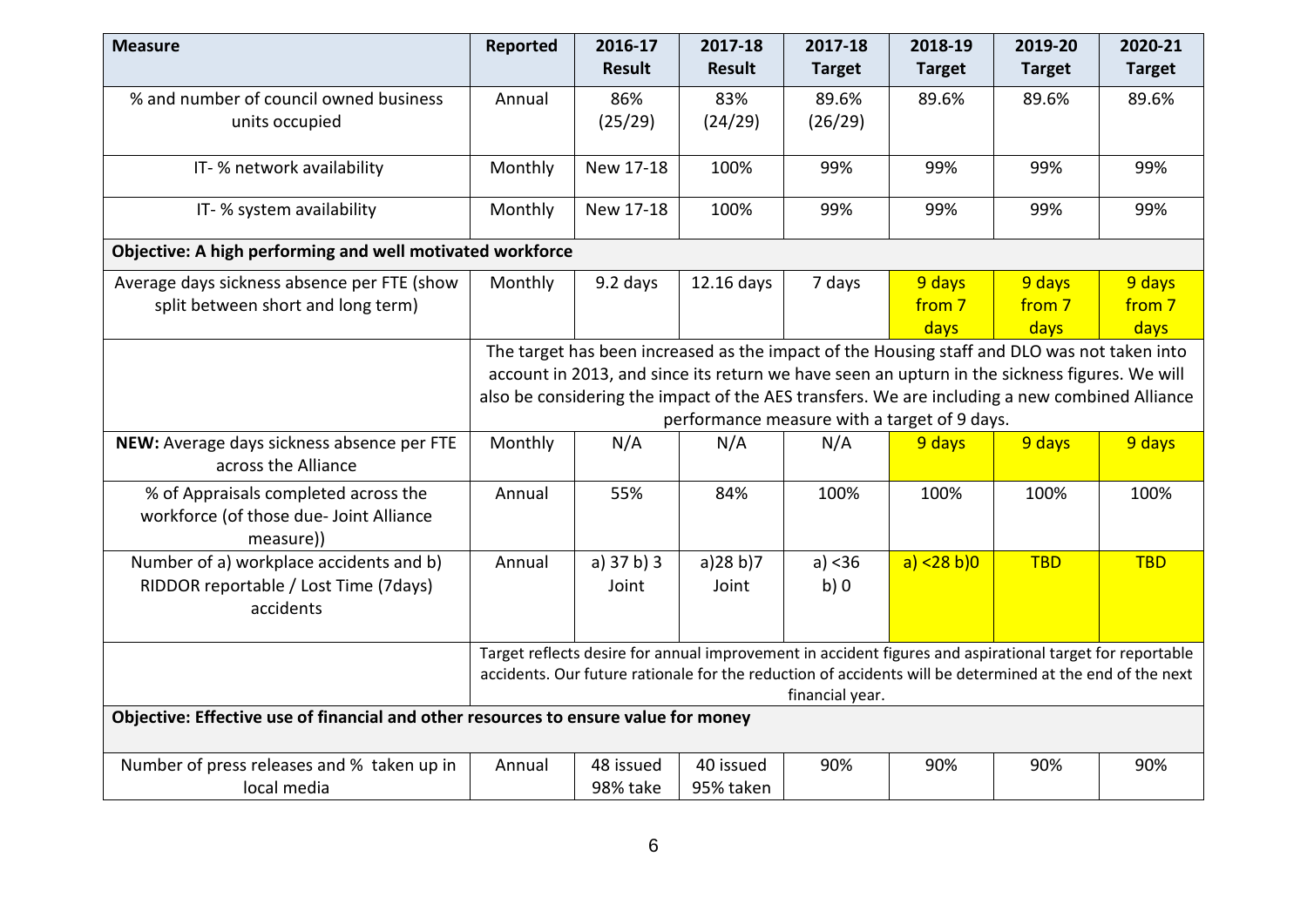| <b>Measure</b>                                                  | Reported                                                                                                                                                                                                                                                                                                                                                                                                                                                                                                                                                                | 2016-17<br><b>Result</b> | 2017-18<br><b>Result</b> | 2017-18<br><b>Target</b>   | 2018-19<br><b>Target</b>                                                                                  | 2019-20<br><b>Target</b> | 2020-21<br><b>Target</b>   |  |  |  |
|-----------------------------------------------------------------|-------------------------------------------------------------------------------------------------------------------------------------------------------------------------------------------------------------------------------------------------------------------------------------------------------------------------------------------------------------------------------------------------------------------------------------------------------------------------------------------------------------------------------------------------------------------------|--------------------------|--------------------------|----------------------------|-----------------------------------------------------------------------------------------------------------|--------------------------|----------------------------|--|--|--|
|                                                                 |                                                                                                                                                                                                                                                                                                                                                                                                                                                                                                                                                                         | up                       | up                       |                            |                                                                                                           |                          |                            |  |  |  |
| Number of twitter followers                                     | Quarterly                                                                                                                                                                                                                                                                                                                                                                                                                                                                                                                                                               | 3,129                    | 3665                     | 3400                       | 3800 from<br>3400                                                                                         | 3950 from<br>3400        | 4100 from<br>3400          |  |  |  |
|                                                                 |                                                                                                                                                                                                                                                                                                                                                                                                                                                                                                                                                                         |                          |                          |                            | Amended future targets reflective of outturn performance.                                                 |                          |                            |  |  |  |
| NEW: Number of Facebook followers                               | Quarterly                                                                                                                                                                                                                                                                                                                                                                                                                                                                                                                                                               | N/A                      | 832                      | N/A                        | 1000                                                                                                      | 1200                     | 1400                       |  |  |  |
| <b>Collection rates: Business rates</b>                         | Monthly                                                                                                                                                                                                                                                                                                                                                                                                                                                                                                                                                                 | 98.51%                   | 98.74%                   | 98.1%                      | 98.1% from<br>98.2%                                                                                       | 98.1% from<br>98.2%      | 98.2%                      |  |  |  |
|                                                                 | Freeze the current target until 2020/21. Although we over-achieved against the target in<br>2017/18, we would prefer to maintain the current targets to allow performance to be<br>monitored in 2018/19. This is on the basis that the revaluation was undertaken in 2017, as a<br>result a number of new reliefs were introduced/current reliefs extended. Some of the new<br>reliefs are temporary - particularly the Local Discretionary relief scheme (eligible businesses<br>will see their LDRR reduce by 50% in 2018/19) which may have an impact on collection. |                          |                          |                            |                                                                                                           |                          |                            |  |  |  |
| <b>Collection rates: Council Tax</b>                            | Monthly                                                                                                                                                                                                                                                                                                                                                                                                                                                                                                                                                                 | 98.41%                   | 98.35%                   | 98%                        | 98.1%                                                                                                     | 98.1% from<br>98.2%      | 98.2%                      |  |  |  |
|                                                                 |                                                                                                                                                                                                                                                                                                                                                                                                                                                                                                                                                                         |                          |                          | previous years performance | Amended target to match Business Rate targets which should be achievable based on                         |                          |                            |  |  |  |
| <b>Collection rates: Rent</b>                                   | Monthly                                                                                                                                                                                                                                                                                                                                                                                                                                                                                                                                                                 | 98.49%                   | 98.22%                   | 98.85%                     | 98.5% from<br>98.85%                                                                                      | 98.6% from<br>98.85%     | 98.7% from<br>98.85%       |  |  |  |
|                                                                 | Reduced to 98.5% (£52,000 in financial terms) for 2018/19 on the basis of this was not achieved 16/17<br>or 17/18 and with the rollout of Universal Credit, there is a risk to increased arrears. Then increase<br>back to 98.85% over next couple of years (reassess after impact of UC in 2018/19). Will need to flag up<br>in terms of income projections against targets.                                                                                                                                                                                           |                          |                          |                            |                                                                                                           |                          |                            |  |  |  |
| Collection rates: Sundry Debt (value of SD<br>over 60 days old) | Quarterly                                                                                                                                                                                                                                                                                                                                                                                                                                                                                                                                                               | £252,905                 | £182,065.96              | 5%<br>reduction            | 5%<br>reduction                                                                                           | 5%<br>reduction          | 3%<br>Reduction<br>from 5% |  |  |  |
|                                                                 |                                                                                                                                                                                                                                                                                                                                                                                                                                                                                                                                                                         |                          |                          |                            | Will monitor - as the level reduces, it will become more difficult to achieve a year on year 5% reduction |                          |                            |  |  |  |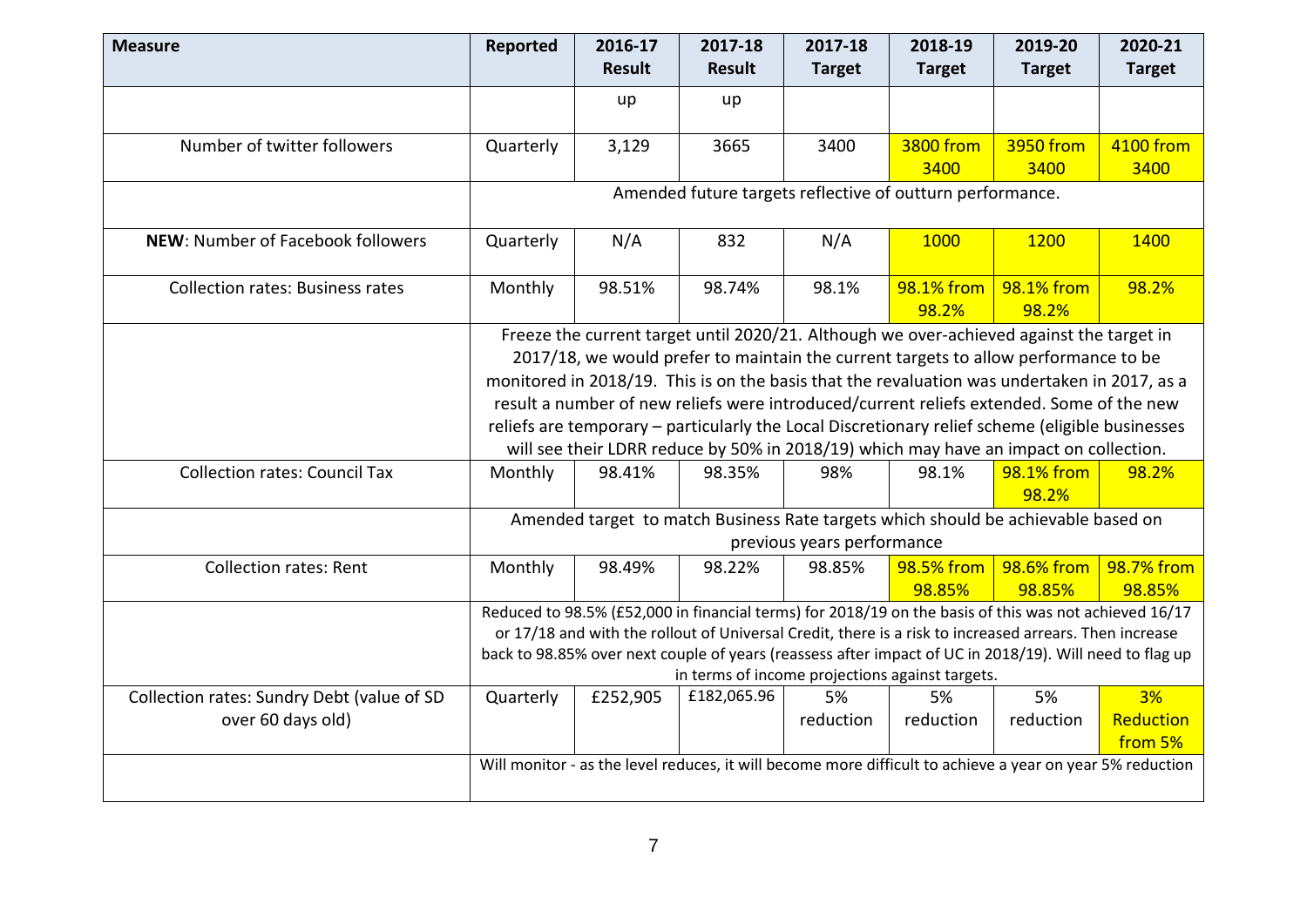| <b>Measure</b>                                             | Reported                                            | 2016-17<br><b>Result</b> | 2017-18<br><b>Result</b> | 2017-18<br><b>Target</b>                                                                             | 2018-19<br><b>Target</b> | 2019-20<br><b>Target</b> | 2020-21<br><b>Target</b> |  |
|------------------------------------------------------------|-----------------------------------------------------|--------------------------|--------------------------|------------------------------------------------------------------------------------------------------|--------------------------|--------------------------|--------------------------|--|
|                                                            |                                                     |                          |                          |                                                                                                      |                          |                          |                          |  |
| % of invoices paid in line with contract                   | Monthly                                             | 95%                      | 96%                      | 95%                                                                                                  | 96%                      | 96%                      | 96%                      |  |
| Use of Contracts register - annual contract                | Quarterly                                           | 67%                      | 73%                      | 5%                                                                                                   | 5%                       | 3%                       | 3%                       |  |
| spend as % of gross expenditure budget                     |                                                     |                          |                          | improvement                                                                                          | improvement              | improvement              | improvement              |  |
|                                                            |                                                     |                          |                          | to 16/17                                                                                             | to 17/18                 | to $18/19$               | to 19/20                 |  |
|                                                            |                                                     |                          |                          |                                                                                                      |                          | from 5%                  | from 5%                  |  |
|                                                            |                                                     |                          |                          | Future targets have been reduced as the % improvement increase slows down as performance<br>improves |                          |                          |                          |  |
| % of procurement activity on the                           | Quarterly                                           | 55%                      | 71%                      | 65%                                                                                                  | 72% from                 | 75% from                 | 75%                      |  |
| Procurement Forward Plan (Joint Alliance<br>Measure)       |                                                     |                          |                          |                                                                                                      | 65%                      | 70%                      |                          |  |
|                                                            | Increased target reflective of outturn performance. |                          |                          |                                                                                                      |                          |                          |                          |  |
| % of internal audit recommendations                        | Quarterly                                           | 97.62%                   | 96.81%                   | 96%                                                                                                  | 97%                      | 97.5 %                   | 98%                      |  |
| implemented within timescale (snapshot of<br>year to date) |                                                     |                          |                          |                                                                                                      |                          | from 98%                 |                          |  |
|                                                            |                                                     |                          |                          | 18/19 target amended from 98% to 97.5%. Targets are proving very challenging following               |                          |                          |                          |  |
|                                                            |                                                     |                          |                          | considerable improvement since 2015/16, our realistic ceiling is very close and any further          |                          |                          |                          |  |
|                                                            |                                                     |                          |                          | increases will be marginal.                                                                          |                          |                          |                          |  |
| <b>External Audit Opinion</b>                              | Annual                                              | Unqualified              |                          | Unqualified                                                                                          | Unqualified              | Unqualified              | Unqualified              |  |
| % of corporate efficiency savings met                      | Annual                                              | 85%                      |                          | 100% of                                                                                              | 100% of                  | 100% of                  | 100% of                  |  |
|                                                            |                                                     |                          |                          | target                                                                                               | target                   | target                   | Target                   |  |
| a) Expenditure variance to budget                          | Annual                                              | Q3:GF                    |                          | Net Budget                                                                                           | Net Budget               | Net Budget               | Net Budget               |  |
| b) Income variance to budget                               |                                                     | $a) -0.3%$               |                          | $+/- 5%$                                                                                             | $+/- 5%$                 | $+/- 5%$                 | $+/- 5%$                 |  |
| (HRA & GF)                                                 |                                                     | $b) + 3%$                |                          | variance                                                                                             | variance                 | variance                 | variance                 |  |
|                                                            |                                                     | <b>HRA</b>               |                          |                                                                                                      |                          |                          |                          |  |
|                                                            |                                                     | $a) -8%$                 |                          |                                                                                                      |                          |                          |                          |  |
|                                                            |                                                     | $b) +0.8%$               |                          |                                                                                                      |                          |                          |                          |  |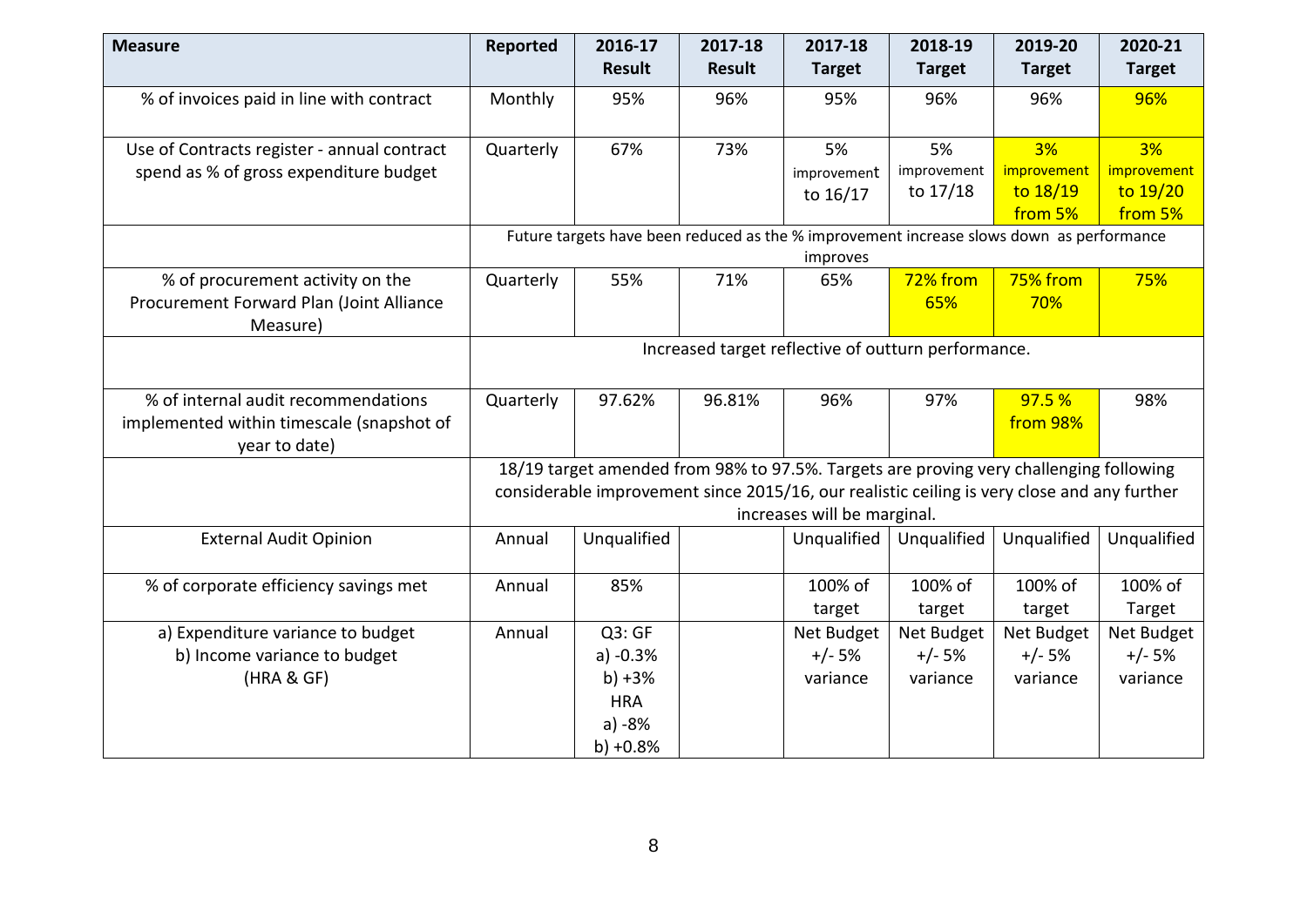

# **Aim 3: Support economic development and regeneration**

| <b>Measure</b>                                                     | Reported  | 2016--17<br>Result                                                                                                                                                    | 2017-18<br><b>Result</b>                                                                                                                                             | 2017-18<br><b>Target</b>              | 2018-19<br><b>Target</b>          | 2019-20<br><b>Target</b>          | 2020-21<br><b>Target</b>          |  |  |  |  |  |
|--------------------------------------------------------------------|-----------|-----------------------------------------------------------------------------------------------------------------------------------------------------------------------|----------------------------------------------------------------------------------------------------------------------------------------------------------------------|---------------------------------------|-----------------------------------|-----------------------------------|-----------------------------------|--|--|--|--|--|
| Objective: Flourishing town centres that support the local economy |           |                                                                                                                                                                       |                                                                                                                                                                      |                                       |                                   |                                   |                                   |  |  |  |  |  |
| Pavilion Gardens - Trip Advisor ratings (%<br>good / excellent)    | Quarterly | 93.1%                                                                                                                                                                 | 95.19%                                                                                                                                                               | 93.5%                                 | 93.75%                            | 94%                               | 94.25%                            |  |  |  |  |  |
| % of empty town centre shops                                       | Annual    | Glossop<br>4.7%<br>Hadfield<br>5.6%<br><b>Buxton</b><br>9.2%<br><b>New Mills</b><br>7.0%<br>W Bridge<br>4.3%<br>Chapel<br>8.9%.<br><b>District</b><br>Average<br>7.1% | Glossop<br>$(3.6\%)$ ,<br>Hadfield<br>(2.8%)<br><b>Buxton</b><br>(7.5%)<br><b>New Mills</b><br>$(7%)$ ,<br>Whaley<br>Bridge(4.3%),<br>Chapel (5.1%).<br>Average 5.6% | Borough<br>vacancy<br>rate of<br><10% | Borough<br>vacancy<br>rate of <8% | Borough<br>vacancy<br>rate of <8% | Borough<br>vacancy<br>rate of <8% |  |  |  |  |  |
| <b>Objective: Promote Tourism</b>                                  |           |                                                                                                                                                                       |                                                                                                                                                                      |                                       |                                   |                                   |                                   |  |  |  |  |  |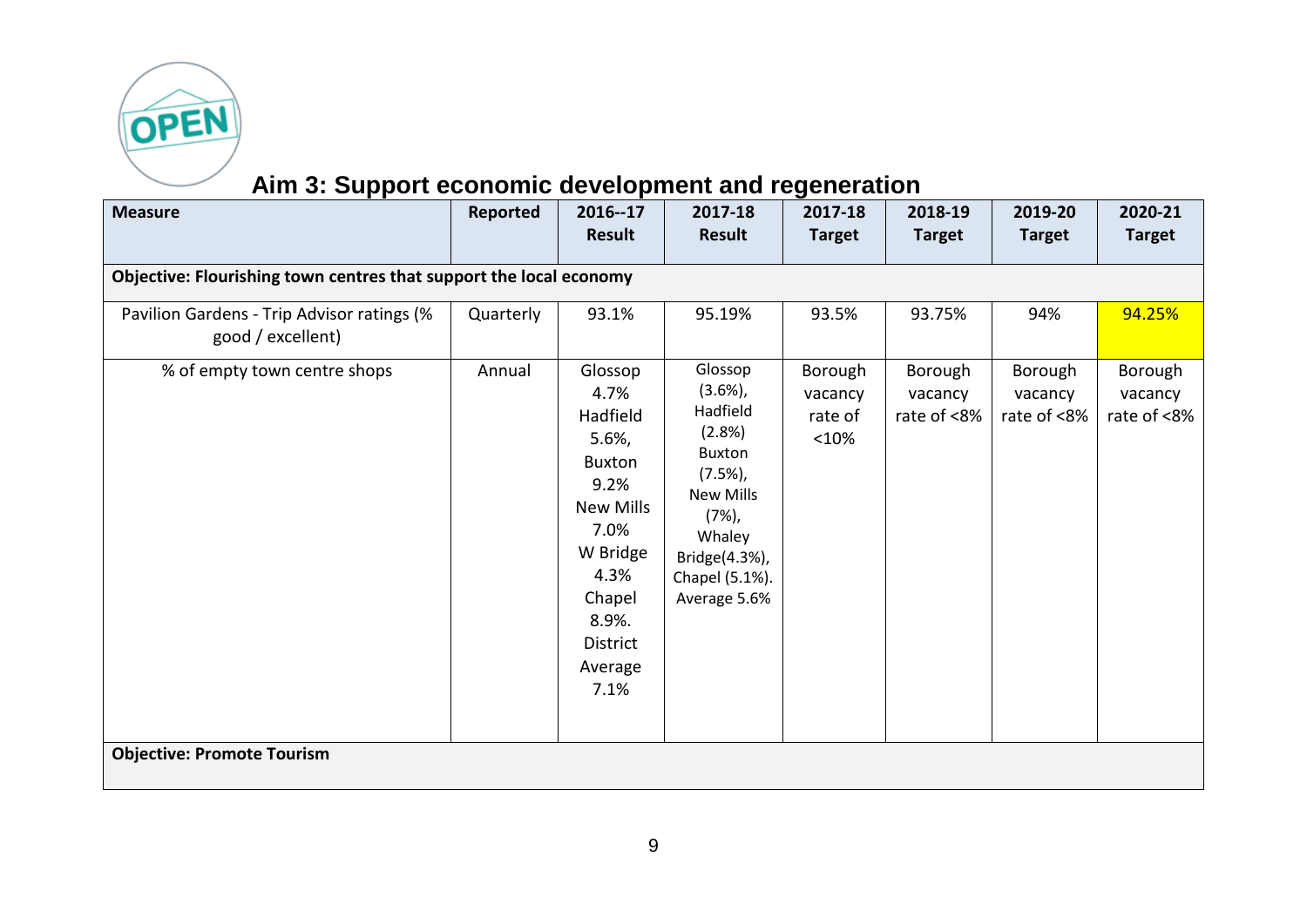| <b>Measure</b>                                                                              | Reported  | 2016--17      | 2017-18                                                                                         | 2017-18         | 2018-19       | 2019-20       | 2020-21       |  |  |
|---------------------------------------------------------------------------------------------|-----------|---------------|-------------------------------------------------------------------------------------------------|-----------------|---------------|---------------|---------------|--|--|
|                                                                                             |           | <b>Result</b> | <b>Result</b>                                                                                   | <b>Target</b>   | <b>Target</b> | <b>Target</b> | <b>Target</b> |  |  |
| <b>Pavilion Gardens - footfall</b>                                                          | Quarterly | $N/A$ Q1 -    | 617,305                                                                                         | Q1 168k,        | Q1 172k,      | Q1 175k,      | Q1 178k,      |  |  |
|                                                                                             |           | 163k, Q2 -    |                                                                                                 | Q2 215k,        | Q2 220k,      | Q2 222k,      | Q2 224k,      |  |  |
|                                                                                             |           | 213k, Q3 -    |                                                                                                 | Q3 127k,        | Q3 129,       | Q3 131k,      | Q3 133k,      |  |  |
|                                                                                             |           | 127k, Q4 -    |                                                                                                 | Q4 72k          | Q4 80k        | Q4 82k        | Q4 84k        |  |  |
|                                                                                             |           | 71k, Total    |                                                                                                 | Total 582k      | Total 601k    | Total 610k    | Total 619k    |  |  |
|                                                                                             |           | 574k          |                                                                                                 |                 |               |               |               |  |  |
|                                                                                             |           |               | Future targets have not been uplifted, despite the 2017/18 outturn result, because of delays to |                 |               |               |               |  |  |
|                                                                                             |           |               | the Octagon Project and the absence of the Gardens Marquee, which could affect numbers.         |                 |               |               |               |  |  |
|                                                                                             |           |               |                                                                                                 |                 |               |               |               |  |  |
| Objective: High quality development and building control with an open for business approach |           |               |                                                                                                 |                 |               |               |               |  |  |
| Planning processing times a) Majors b)                                                      | Monthly   | a)100%        | a)100%                                                                                          | a)90%           | a)90%         | a)90%         | a)90%         |  |  |
| Minors c) Others                                                                            |           | b) 93%        | b)94% c)93%                                                                                     | b)85%           | b)85%         | b)85%         | b)85%         |  |  |
|                                                                                             |           | c) 96%        |                                                                                                 | c)90%           | c)90%         | c)90%         | c)90%         |  |  |
| % of planning applications with pre-                                                        | Annual    | 74            | 13%                                                                                             | 10%             | 10%           | 10%           | 10%           |  |  |
| application enquiries                                                                       |           | enquiries     |                                                                                                 |                 |               |               |               |  |  |
| % of appeals successfully defended                                                          | Monthly   | 88%           | 71%                                                                                             | 80%             | 80%           | 80%           | 80%           |  |  |
| NEW: % of major developments allowed<br>on Appeal                                           | Monthly   | N/A           | N/A                                                                                             | N/A             | 10%           | 10%           | 10%           |  |  |
| NEW: % of minor and other developments<br>allowed on appeal                                 | Monthly   | N/A           | N/A                                                                                             | N/A             | 10%           | 10%           | 10%           |  |  |
| Agent satisfaction with Planning Service<br>(amended survey)                                | Annual    | 63%           | 70%                                                                                             | 80%             | 80%           | 80%           | 80%           |  |  |
| % of planning enforcement cases resolved                                                    | Annual    | <b>New</b>    | 90%                                                                                             | Establish       | 90%           | To be         | To be         |  |  |
| in 13 weeks                                                                                 |           |               |                                                                                                 | <b>Baseline</b> |               | reviewed      | reviewed      |  |  |
|                                                                                             |           |               |                                                                                                 |                 |               | after 18/19   | after 18/19   |  |  |
| % of priority 1 planning enforcement cases                                                  | Annual    | <b>New</b>    | 100%                                                                                            | Establish       | 90%           | 90%           | 90%           |  |  |
|                                                                                             |           |               |                                                                                                 | <b>Baseline</b> |               |               |               |  |  |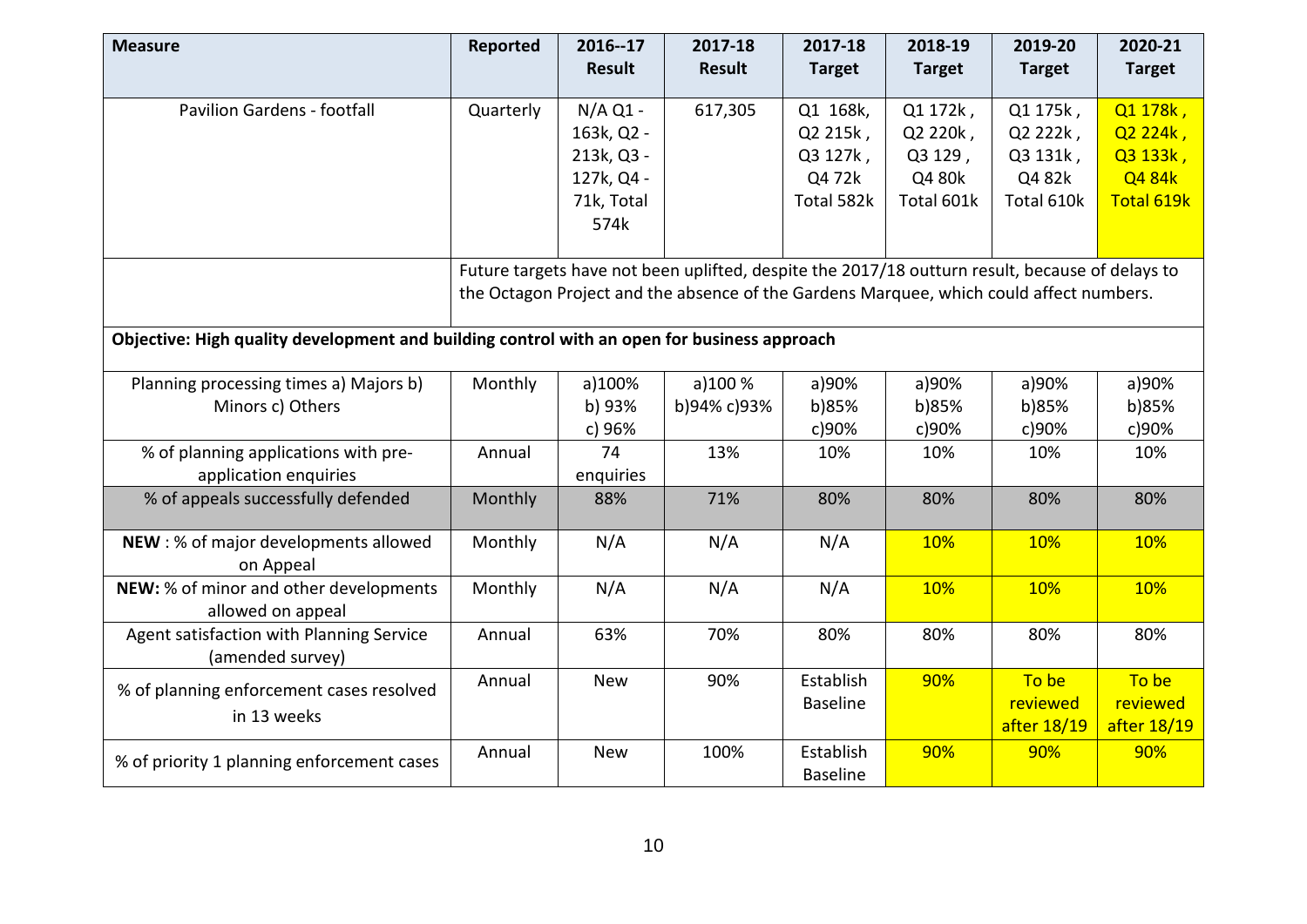| <b>Measure</b>               | Reported | 2016--17<br>Result | 2017-18<br><b>Result</b> | 2017-18<br><b>Target</b> | 2018-19<br><b>Target</b> | 2019-20<br><b>Target</b> | 2020-21<br><b>Target</b> |
|------------------------------|----------|--------------------|--------------------------|--------------------------|--------------------------|--------------------------|--------------------------|
| visited within 1 working day |          |                    |                          |                          |                          |                          |                          |



### **Aim 4: Protect and improve the environment**

| <b>Measure</b>                                                                                | Reported                                                                                   | 2016-17<br><b>Result</b>                                                                    | 2017-18<br><b>Result</b> | 2017-18<br><b>Target</b> | 2018-19<br><b>Target</b>                                                                        | 2019-20<br><b>Target</b> | 2020-21<br><b>Target</b> |  |  |  |  |
|-----------------------------------------------------------------------------------------------|--------------------------------------------------------------------------------------------|---------------------------------------------------------------------------------------------|--------------------------|--------------------------|-------------------------------------------------------------------------------------------------|--------------------------|--------------------------|--|--|--|--|
| <b>Objective: Effective recycling and waste management</b>                                    |                                                                                            |                                                                                             |                          |                          |                                                                                                 |                          |                          |  |  |  |  |
| Recycling rates / Residual waste per                                                          | Quarterly                                                                                  | 46%                                                                                         | 49%                      | 48.5%                    | 50%                                                                                             | 51% from                 | 52%                      |  |  |  |  |
| household                                                                                     |                                                                                            | 461kg                                                                                       | 435kg                    | 470kg                    | 455kg                                                                                           | 52%                      | 440 <sub>kg</sub>        |  |  |  |  |
|                                                                                               |                                                                                            |                                                                                             |                          |                          |                                                                                                 | 445 <sub>kg</sub>        |                          |  |  |  |  |
|                                                                                               | 2017-18 result is estimated as Q4 data has not been fully received. To achieve the targets |                                                                                             |                          |                          |                                                                                                 |                          |                          |  |  |  |  |
|                                                                                               |                                                                                            | stated, a larger bin review will be required alongside ongoing promotions to encourage more |                          |                          |                                                                                                 |                          |                          |  |  |  |  |
|                                                                                               |                                                                                            |                                                                                             |                          | food to be recycled.     |                                                                                                 |                          |                          |  |  |  |  |
| Missed bins per 100,000 collections (exc.                                                     | Monthly                                                                                    | 43.01                                                                                       | 51.13                    | 35.5                     | <b>40 from 34</b>                                                                               | 39 from 33               | 38                       |  |  |  |  |
| customer error and bad weather)                                                               |                                                                                            |                                                                                             |                          |                          |                                                                                                 |                          |                          |  |  |  |  |
|                                                                                               |                                                                                            |                                                                                             |                          |                          | Evidence suggests that an increase in reports that were not justified took effect following the |                          |                          |  |  |  |  |
|                                                                                               |                                                                                            |                                                                                             |                          |                          | removal of CRM. Systems presently prevent us from challenging these but they have affected      |                          |                          |  |  |  |  |
|                                                                                               |                                                                                            |                                                                                             |                          |                          | performance all year alongside bad weather.                                                     |                          |                          |  |  |  |  |
| Objective: Provision of high quality public amenities, clean streets and environmental health |                                                                                            |                                                                                             |                          |                          |                                                                                                 |                          |                          |  |  |  |  |
| % of 'high risk' premises (A-C) inspected per<br>annum                                        | Quarterly                                                                                  | 100%                                                                                        | 100%                     | 100%                     | 100%                                                                                            | 100%                     | 100%                     |  |  |  |  |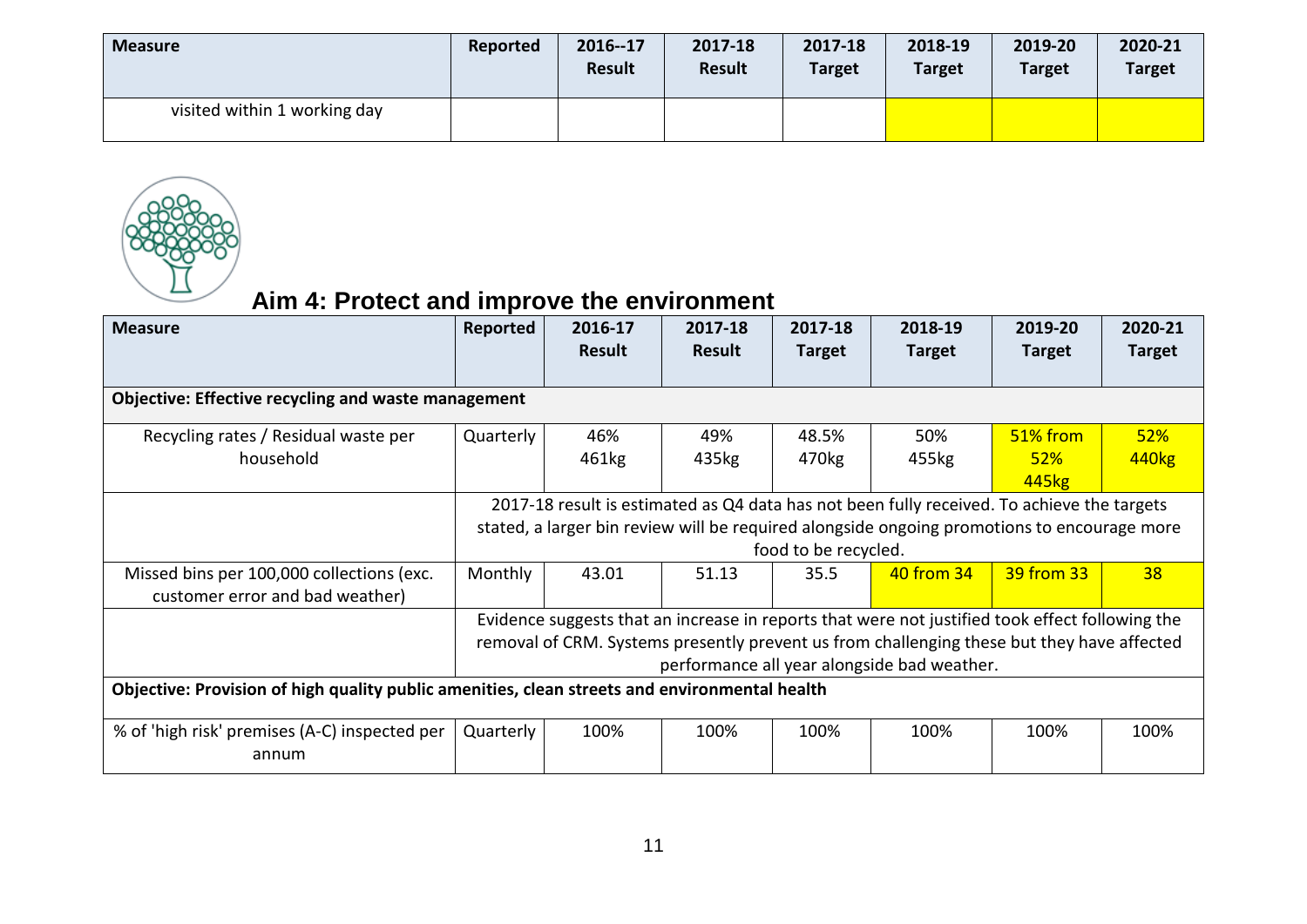| <b>Measure</b>                                                                                                                                                                                                                                                                         | Reported                                                                                                                                                                  | 2016-17<br><b>Result</b> | 2017-18<br><b>Result</b> | 2017-18<br><b>Target</b> | 2018-19<br><b>Target</b>                  | 2019-20<br><b>Target</b> | 2020-21<br><b>Target</b> |
|----------------------------------------------------------------------------------------------------------------------------------------------------------------------------------------------------------------------------------------------------------------------------------------|---------------------------------------------------------------------------------------------------------------------------------------------------------------------------|--------------------------|--------------------------|--------------------------|-------------------------------------------|--------------------------|--------------------------|
| % of routine permitted process premises<br>inspected                                                                                                                                                                                                                                   | Quarterly                                                                                                                                                                 | 100%                     | 100%                     | 100%                     | 100%                                      | 100%                     | 100%                     |
| % food premises compliant with FSA criteria<br>(plus numbers as context)                                                                                                                                                                                                               | Annual                                                                                                                                                                    | 99%                      | 98%                      | 98%                      | 98%                                       | 98%                      | 98%                      |
| Amended: number of fly tips (exc sec 46<br>waste)                                                                                                                                                                                                                                      | Monthly                                                                                                                                                                   | 467                      | 438                      | 380                      | 400                                       | 390                      | 380                      |
| Fixed Penalty Notices - littering, fly-tipping,<br>dog fouling etc                                                                                                                                                                                                                     | Monthly                                                                                                                                                                   | 36                       | 86                       | 40                       | N/A                                       | N/A                      | N/A                      |
| Number of enviro-crime enforcements<br>undertaken (Abandoned Vehicles, Duty of<br>Care)                                                                                                                                                                                                | Quarterly                                                                                                                                                                 | 383                      | 832                      | 400                      | N/A                                       | N/A                      | N/A                      |
| <b>NEW: Anti-Social Behaviour enforcements</b><br>by type (including behaviour adversely<br>affecting the environment)<br>a) number of warnings issued<br>b)number of fixed penalty notices issued<br>c) number of Community Protection<br>Notices issued<br>d) number of prosecutions | Monthly                                                                                                                                                                   | <b>NEW</b>               | N/A                      | N/A                      | $a)$ 25<br>b)70<br>$c$ )2<br>d)Contextual | <b>TBD</b>               | <b>TBD</b>               |
| Street and environmental cleanliness<br>inspection results (% achieving top grades<br>for cleanliness)                                                                                                                                                                                 | Annual                                                                                                                                                                    | 80.15%                   | 94.8%                    | 83%                      | 86%                                       | 89%                      | 90%                      |
|                                                                                                                                                                                                                                                                                        | Whilst the target was exceeded in 2017/18 it is currently unclear as to whether or not this is a long term<br>trend. Future targets will be reviewed at the end of 18/19. |                          |                          |                          |                                           |                          |                          |
| Number of community clean-up campaigns                                                                                                                                                                                                                                                 | Annual                                                                                                                                                                    | 60                       | 65                       | 70                       | 80                                        | 85 from 90               | 90                       |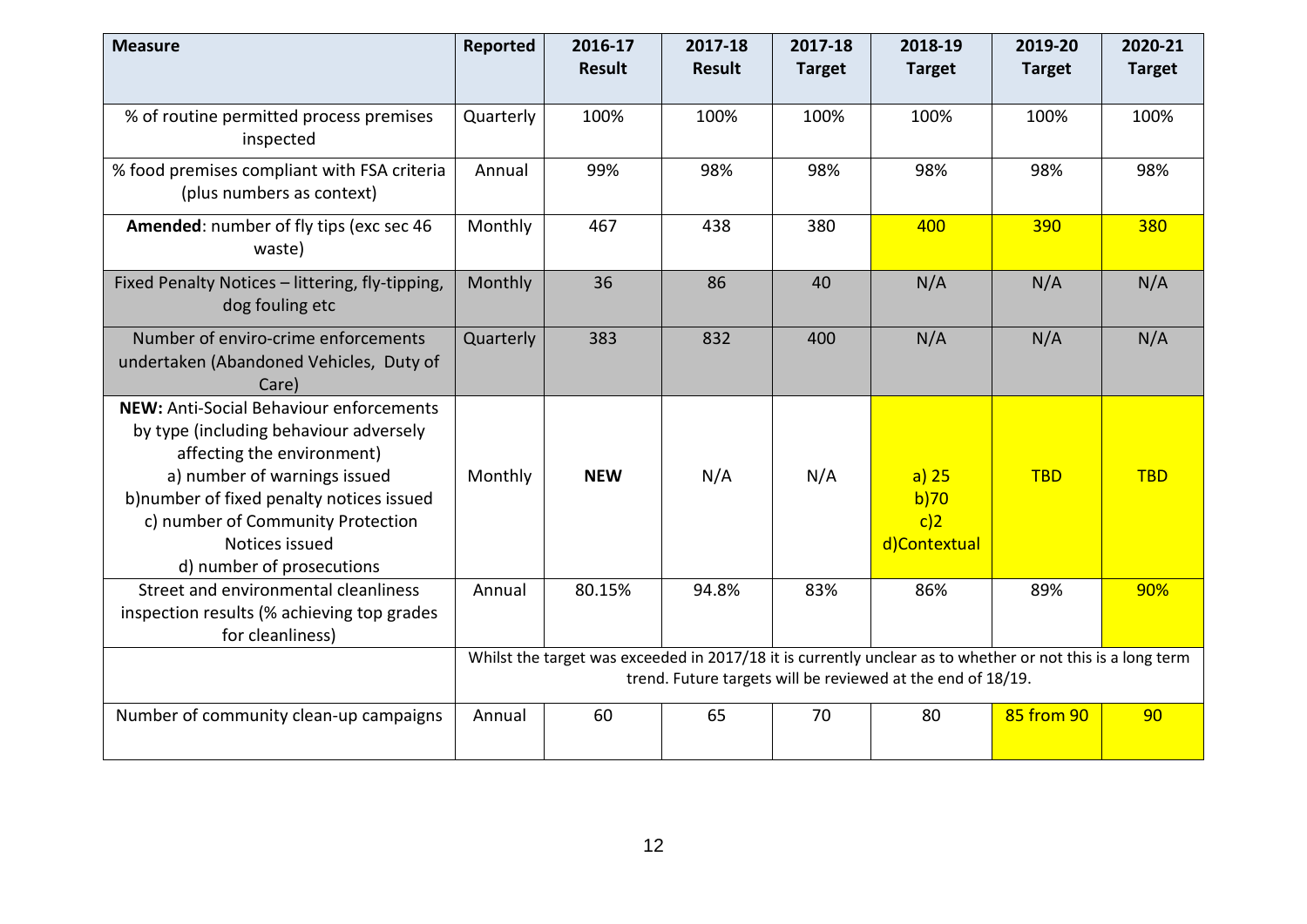| <b>Measure</b>                                                                                                          | <b>Reported</b> | 2016-17<br><b>Result</b> | 2017-18<br><b>Result</b> | 2017-18<br><b>Target</b> | 2018-19<br><b>Target</b>                                                                                                                                                                                                                                                 | 2019-20<br><b>Target</b> | 2020-21<br><b>Target</b> |
|-------------------------------------------------------------------------------------------------------------------------|-----------------|--------------------------|--------------------------|--------------------------|--------------------------------------------------------------------------------------------------------------------------------------------------------------------------------------------------------------------------------------------------------------------------|--------------------------|--------------------------|
|                                                                                                                         |                 |                          |                          |                          | It is increasingly difficult to encourage new groups to participate in community clean ups. Officers are<br>actively promoting links to National campaigns but it is unrealistic to try to increase the number of clean                                                  |                          |                          |
|                                                                                                                         |                 |                          |                          | up by 10 per year.       |                                                                                                                                                                                                                                                                          |                          |                          |
| Number of pest control contracts                                                                                        | Annual          | 6                        | 10                       | 8                        | 12 from 10                                                                                                                                                                                                                                                               | 14 from 12               | 16                       |
|                                                                                                                         |                 |                          |                          |                          | Increased targets from 2018/19 as already exceeded future targets in 2017/18                                                                                                                                                                                             |                          |                          |
| Private water supplies - % of sampling<br>programme completed                                                           | Annual          | 100%                     | 100%                     | 100%                     | 100%                                                                                                                                                                                                                                                                     | 100%                     | 100%                     |
| Pollution measures - air quality: %<br>compliance against national reporting<br>requirements in relation to air quality | Annual          | 100%                     | 100%                     | 100%                     | 100%                                                                                                                                                                                                                                                                     | 100%                     | 100%                     |
| Customer satisfaction with regulatory<br>services (environment)                                                         | Annual          | N/A                      | N/A                      | N/A                      | Establish<br><b>Baseline</b>                                                                                                                                                                                                                                             | <b>TBD</b>               | <b>TBD</b>               |
| Objective: Provision of quality parks and open spaces                                                                   |                 |                          |                          |                          |                                                                                                                                                                                                                                                                          |                          |                          |
| Green Flag awards maintained                                                                                            | Annual          | $\mathbf{1}$             | $\mathbf{1}$             | $\mathbf{1}$             | $\mathbf{1}$                                                                                                                                                                                                                                                             | $\mathbf{1}$             | $\mathbf{1}$             |
| Friends / Community Groups - no. of<br>volunteer hours                                                                  | Annual          | <b>New</b>               | 660                      | 800                      | 750 from 900                                                                                                                                                                                                                                                             | 800 from<br>1000         | 850                      |
|                                                                                                                         |                 |                          |                          |                          | It is increasingly difficult to encourage new groups to participate in community led events. Officers are<br>actively promoting links to National campaigns but it is unrealistic to try to increase the number of<br>volunteer hours to the levels previously targeted. |                          |                          |
| Objective: Promote environmentally sustainable policies and practices                                                   |                 |                          |                          |                          |                                                                                                                                                                                                                                                                          |                          |                          |
| Paper consumption across the alliance                                                                                   | Monthly         | 3470                     | 2408                     | 3250                     | 2500                                                                                                                                                                                                                                                                     | 2000                     | 2000                     |
|                                                                                                                         |                 | reams                    |                          | reams                    | reams                                                                                                                                                                                                                                                                    | reams                    | reams                    |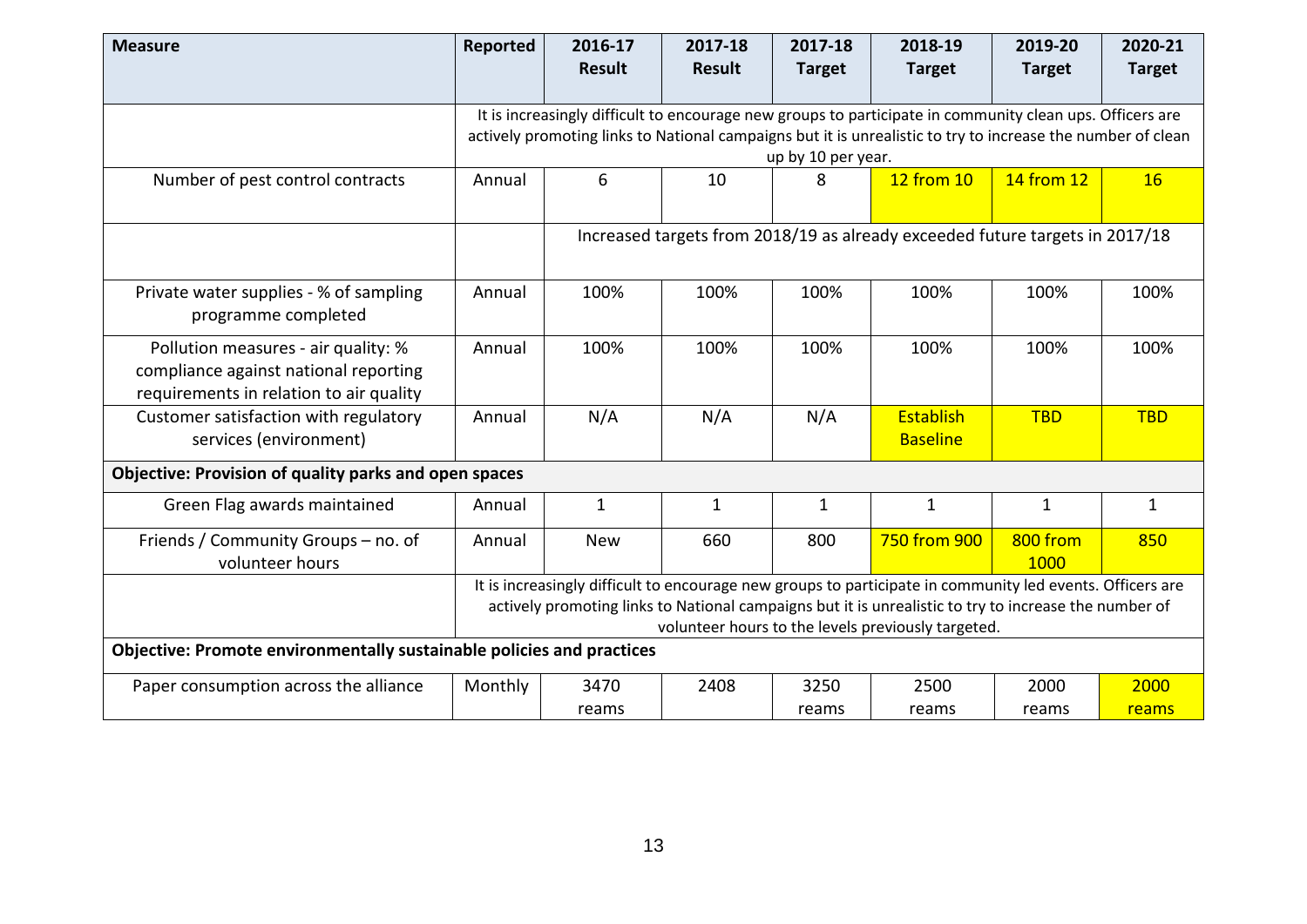

#### **Aim 1: Help create a safer and healthier environment for our residents to live and work**

- 1. Housing Benefits processing: % of overpayments recovered
- 2. Landlord Accreditation Scheme Numbers signed up to scheme
- 3. CCTV: a) no. of monitored incidents and b) no. of data downloads for the police- delete monitored incidents and replace with resolved cases
- 4. Cost of CCTV per capita and number of cameras- delete number of cameras
- 5. Effective use of crime and policing powers: number of prosecutions.- delete
- 6. Fear of crime survey results- delete
- 7. External leverage from grants £ for £
- 8. Number of voluntary groups supported
- 9. Costs of leisure centre provision per household
- 10. Disabled adaptations average end to end time in council stock
- 11. Levels of inactivity among local population and number of volunteers within local sports clubs (Sport England's Active Lives Survey)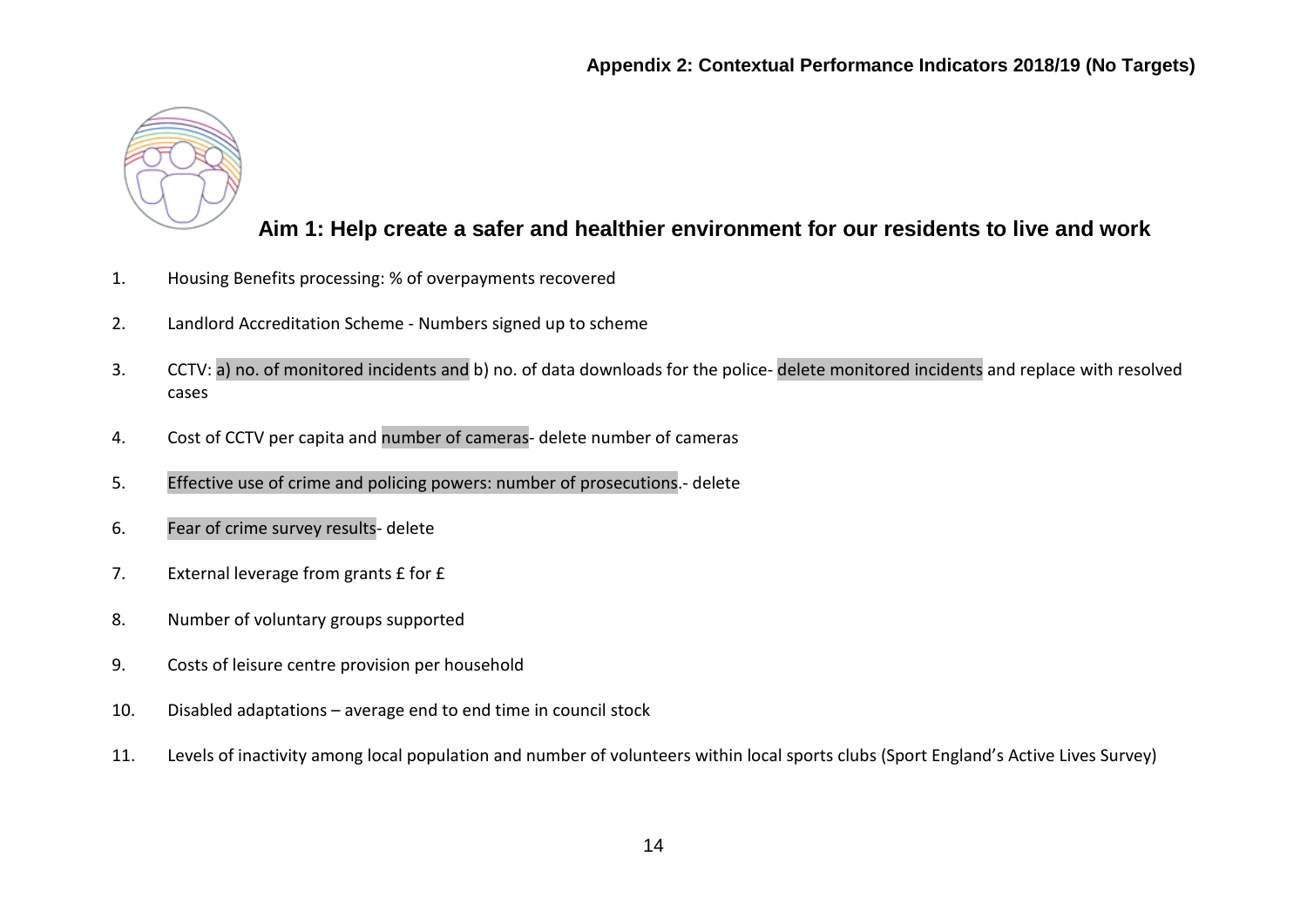

### **Aim 2: Meet financial challenges and provide value for money**

- 1. Complaint handling: Number received
- 2. Customer Feedback: Level of compliments
- 3. Average time taken to re-let Council homes excluding hard to let properties
- 4. The number of empty homes
- 5. % of income generated against net budget
- 6. External funding levered annually
- 7. Number of twitter retweets
- 8. Staff Climate Survey
- 9. Staff turnover
- 10. % of FOI requests diverted to the website / publication scheme
- 11. The cost of dealing with FOI requests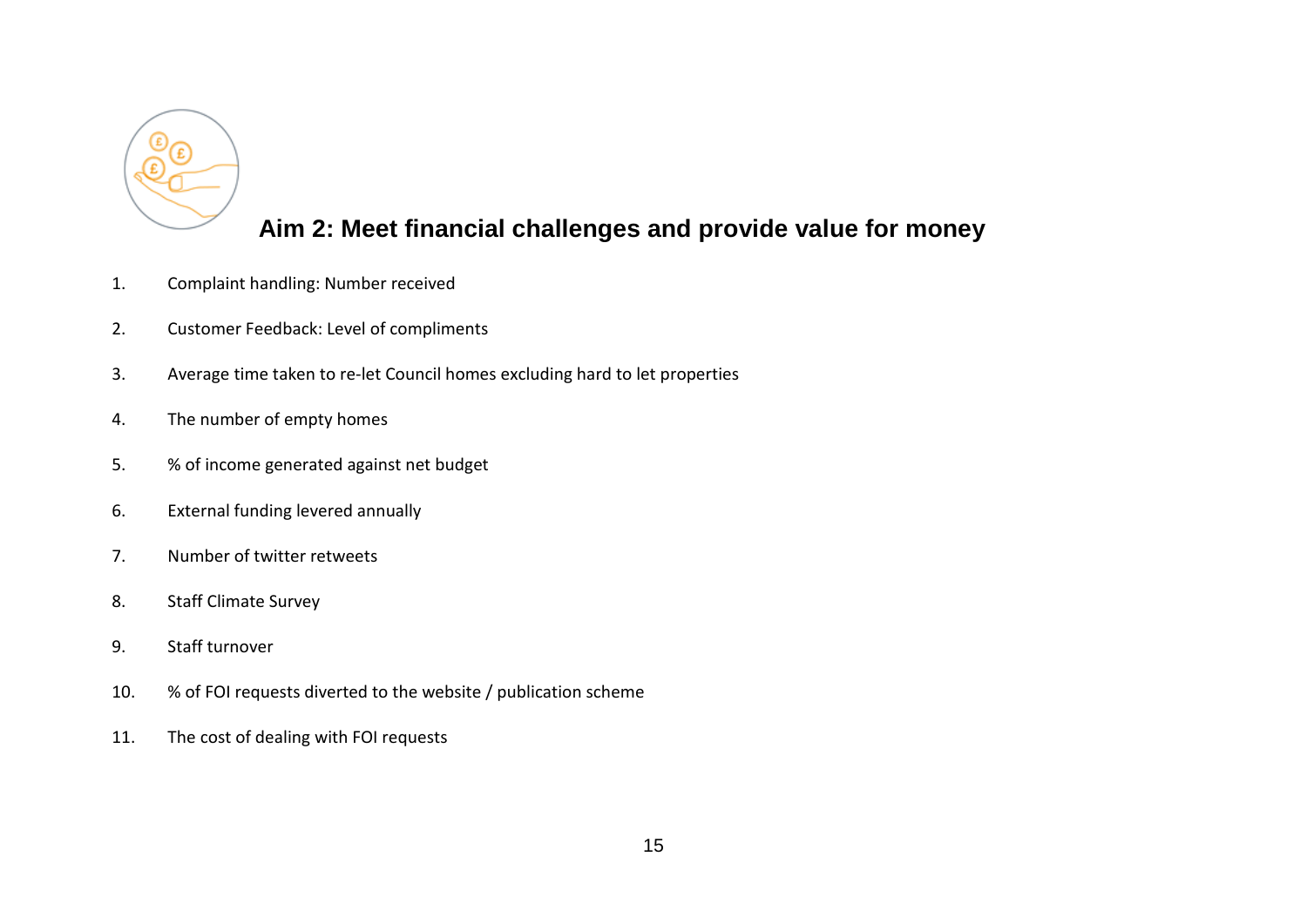

#### **Aim 3: Support economic development and regeneration**

- 1. Planning application processing costs
- 2. Costs awarded against the council from planning appeals
- 3. Number of attendees at Planning Surgeries
- 4. Visitor spend in the area
- 5. Pavilion Gardens net subsidy
- 6. TICs online hits
- 7. Total tourist bed spaces
- 8. Total overnight stays (tourism)
- 9. Number of affordable homes delivered
- 10. Local Plan Delivery: Number of completions for homes: sqft of employment space delivered
- 11. Number of businesses supported by the Growth Hub (fair proportion across partnership)
- 12. Number of enterprises operating in the area (considering business starts as well as deaths; as recorded through ONS stats)
- 13. Cost to the Council per Market (Subsidy)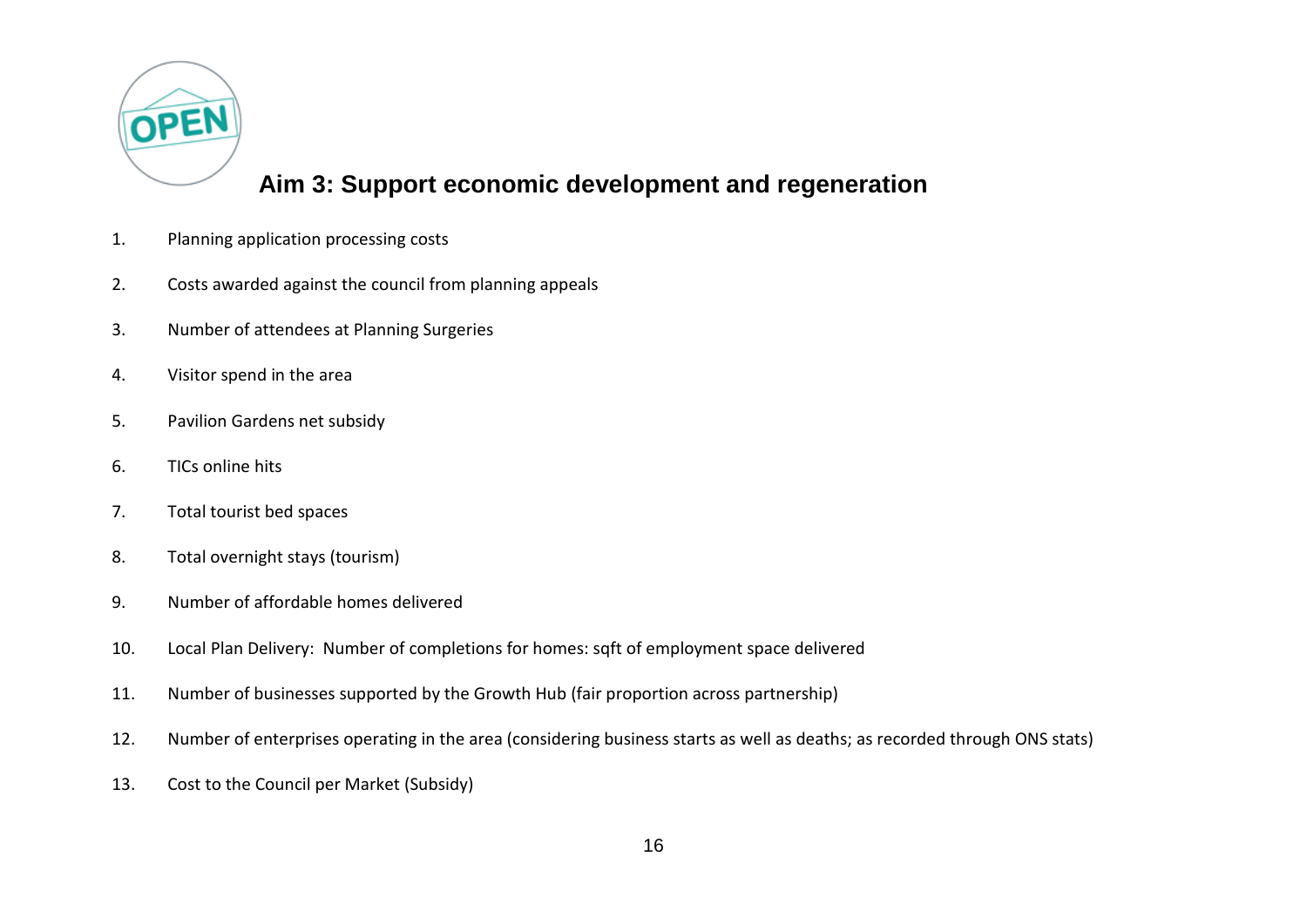

#### **Aim 4: Protect and improve the environment**

- 1. Cost measures: Environmental Health Service
- 2. Number of premises in each of the 6 food hygiene star rating gradings (from 0 to 5)
- 3. Cost measures: cost of public conveniences
- 4. Net income per car parking space
- 5. Parking PCNs issued and % collected
- 6. % of car park spaces accredited with Park Mark
- 7. Cost of street cleansing service
- 8. Cost of parks and open spaces per capita
- 9. Cost per household of waste and recycling service
- 10. Number & % of disabled bays within car parks
- 11. **NEW:** Anti Social Behaviour number of prosecutions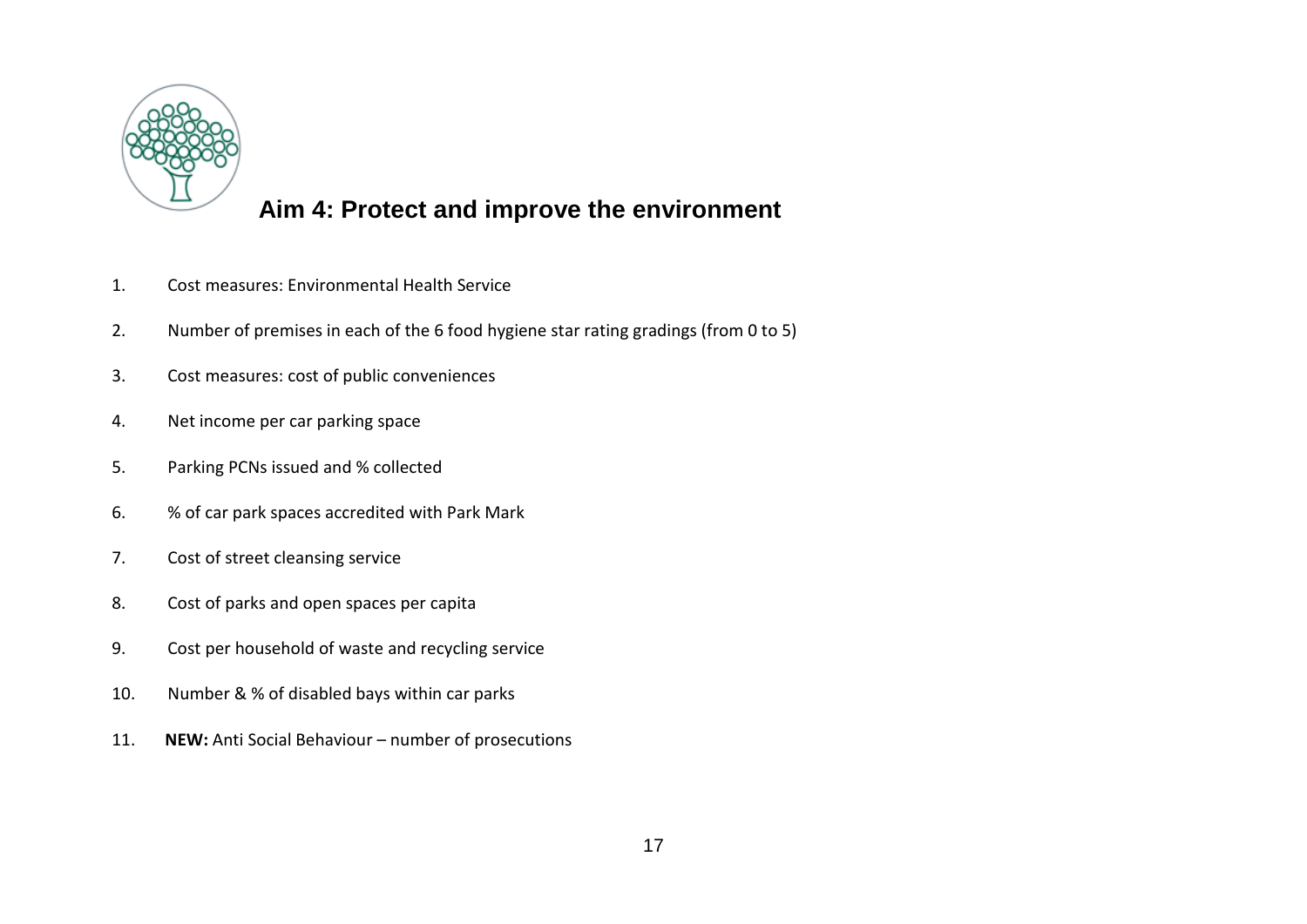

#### **Aim 1: Help create a safer and healthier environment for our residents to live and work**

| <b>Performance Indicator</b>                   | Reason for proposed deletion                                                                   |
|------------------------------------------------|------------------------------------------------------------------------------------------------|
| CCTV - number of cameras                       | A decision is being made regarding CCTV which may result in the number of cameras being fixed  |
|                                                | for a period of years.                                                                         |
| <b>CCTV: Number of monitored incidents</b>     | In light of the above, the number of monitored incidents will no longer be a useful indicator. |
|                                                | Members have asked for a new PI around resolved cases.                                         |
| Fear of Crime survey results                   | We have a problem obtaining the data for one of the Counties and we are reliant on 2 police    |
|                                                | forces carrying out their own analysis and reporting it.                                       |
| Effective use of crime and policing powers:    | Replace with Anti-Social Behaviour enforcements (including behaviour adversely affecting the   |
| number of prosecutions                         | environment) a) number of warnings issued b)number of fixed penalty notices issued c) Number   |
|                                                | of Community Protection Notices issued d)Number of prosecutions                                |
| Homelessness prevention: number and %          | Replaced with new measure that better reflects Homeless Reduction Act                          |
| of cases assisted                              |                                                                                                |
| <b>Stock Condition: Decent Homes Standard</b>  | Members have asked for this to be replaced with a suite of measures linked to the housing      |
|                                                | capital programme, which will be developed through the HRA Working Group.                      |
| Disabled adaptation application processing and | Members have asked for these measures to be replaced with financial updates on the capital     |
| satisfaction survey results                    | allocation and completed spend on disabled adaptations within the quarterly financial reports  |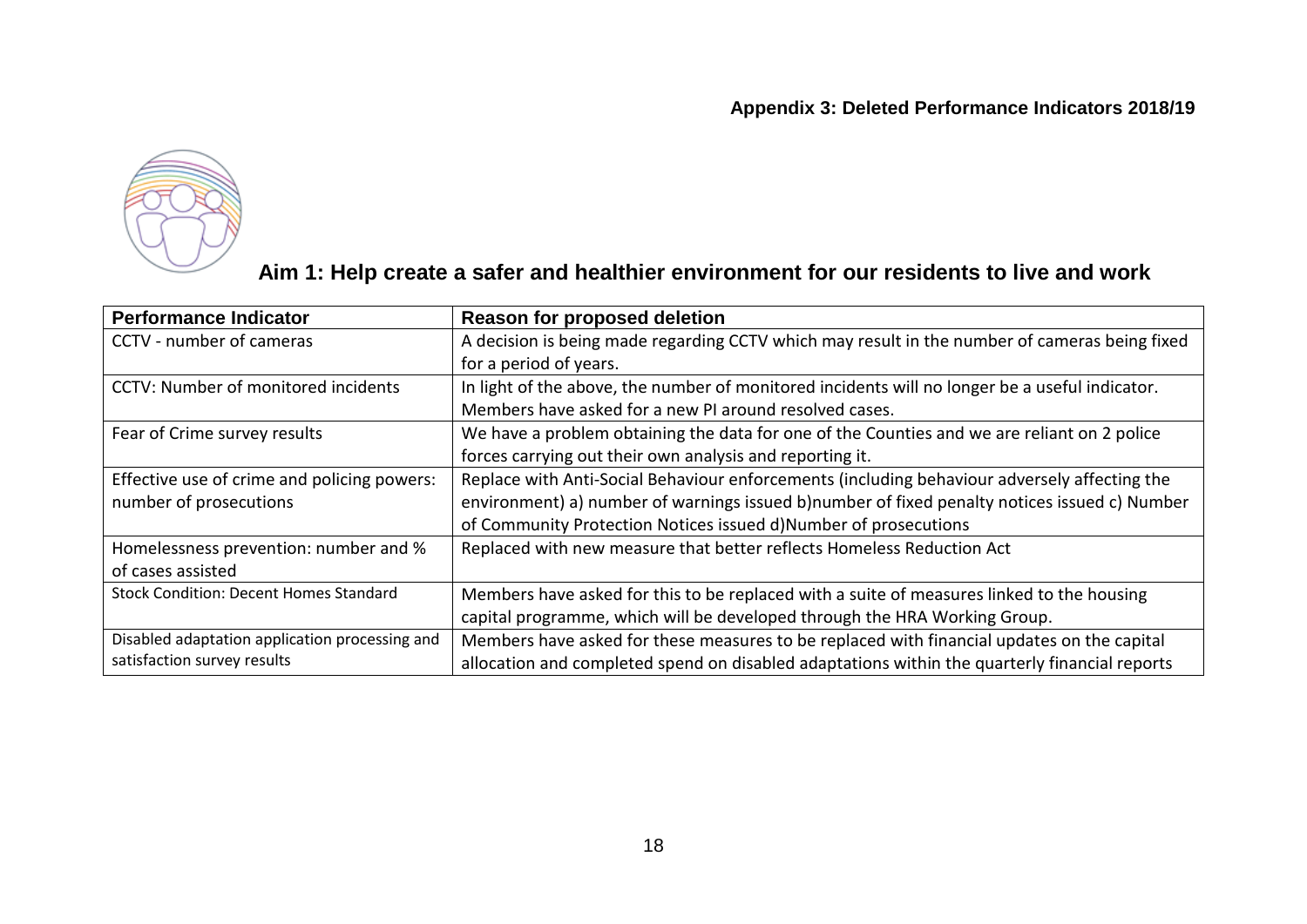

# **Aim 2: Meet financial challenges and provide value for money**

| <b>Performance Indicator</b>                                                                            | Reason for proposed deletion                                                                                                                                               |
|---------------------------------------------------------------------------------------------------------|----------------------------------------------------------------------------------------------------------------------------------------------------------------------------|
| Public Buildings Repairs and maintenance:<br>response times for a) urgent and b) non-<br>urgent repairs | DCC unable to provide the data-reintroduce the measure in 2019-20.                                                                                                         |
| % of contacts dealt with 'right first time'                                                             | Replace with new measure around avoidable contact as proxy for right first time. Establish new<br>baseline 2018/19 based on numbers of avoidable contacts taken from Onevu |



## **Aim 3: Support economic development and regeneration**

| <b>Performance Indicator</b>       | Reason for proposed deletion                                                              |
|------------------------------------|-------------------------------------------------------------------------------------------|
| % of appeals successfully defended | Replaced with 2 new targets: % of major developments allowed on appeal and % of minor and |
|                                    | other developments allowed on appeal. The new measures reflect the national government    |
|                                    | <sup>1</sup> targets and designation thresholds (in recent AMT report).                   |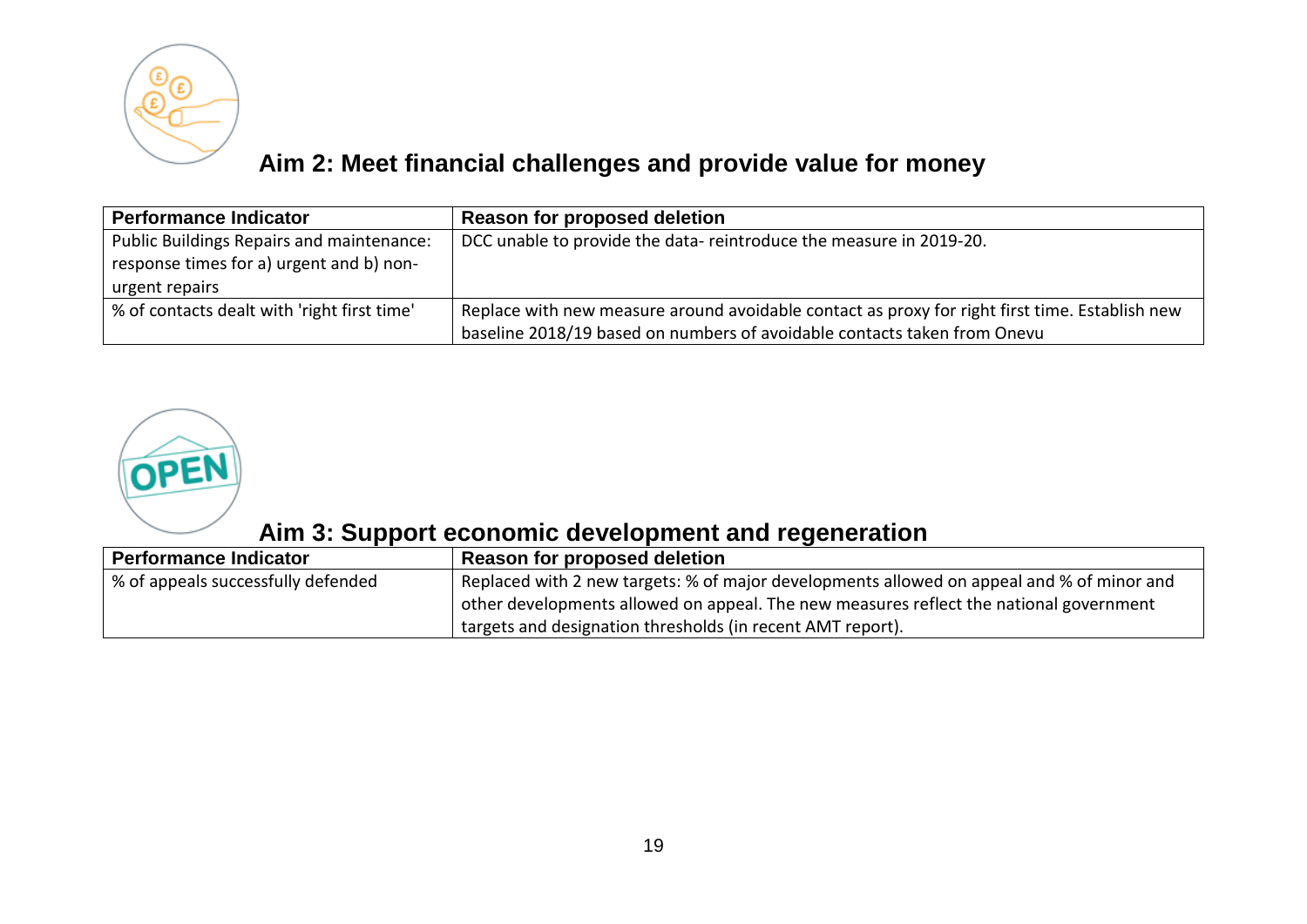

# **Aim 4: Protect and improve the environment**

| <b>Performance Indicator</b>                    | <b>Reason for proposed deletion</b>                                                          |
|-------------------------------------------------|----------------------------------------------------------------------------------------------|
| Number of enviro-crime enforcements             | Replace with Anti-Social Behaviour enforcements (including behaviour adversely affecting the |
| undertaken (Abandoned Vehicles, Duty of         | environment) a) number of warnings issued b)number of fixed penalty notices issued c) Number |
| Care)                                           | of Community Protection Notices issued d)Number of prosecutions                              |
| Number of fly-tips where further                | To be replaced with new ASB Enforcement PIs as detailed above.                               |
| enforcement action taken                        |                                                                                              |
| Fixed Penalty Notices - littering, fly-tipping, | Replace with Anti-Social Behaviour enforcements (including behaviour adversely affecting the |
| dog fouling etc                                 | environment) a) number of warnings issued b)number of fixed penalty notices issued c) Number |
|                                                 | of Community Protection Notices issued d)Number of prosecutions                              |